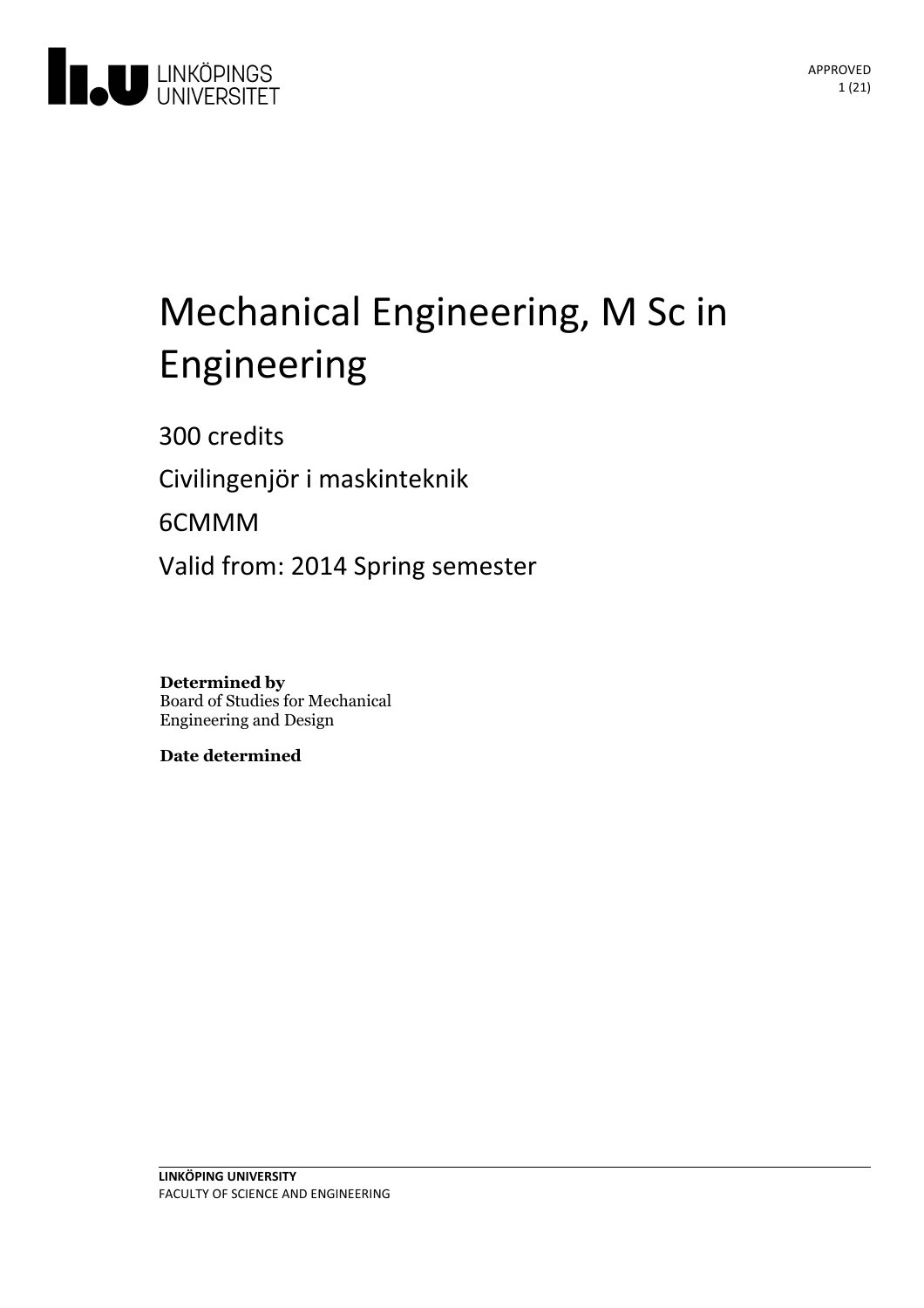# Entry requirements

# Degree in Swedish

Civilingenjör 300 hp och Teknologie master 120 hp

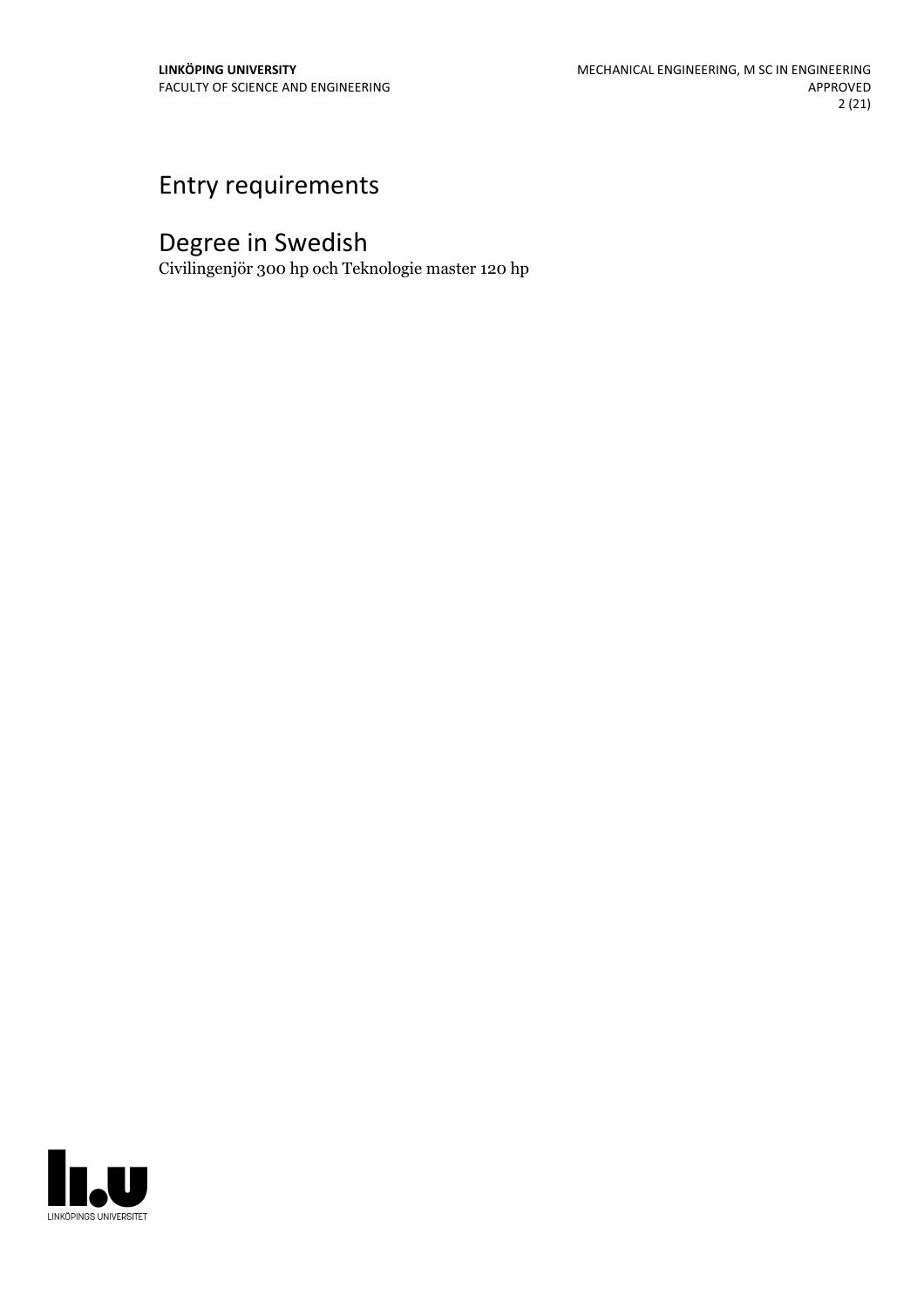# **Curriculum**

### **Semester 6 (Spring 2017)**

| Course<br>code | Course name                               | <b>Credits</b> | Level | <b>Timetable</b><br>module | <b>ECV</b> |
|----------------|-------------------------------------------|----------------|-------|----------------------------|------------|
| Period 1       |                                           |                |       |                            |            |
| TMMS21         | <b>Mechatronics</b>                       | 6              | G2X   | 1                          | C          |
| TMMT31         | Bachelor Thesis - Mechanical Engineering  | 18*            | G2X   |                            | C          |
| TPPE91         | Production System Planning and Management | 6              | G2X   | 2                          | C          |
| THFR05         | <b>Communicative French</b>               | $6*$           | G1X   | 4                          | E          |
| THSP05         | Spanish                                   | $6*$           | G1X   | 4                          | E          |
| THTY05         | German                                    | $6*$           | G1X   | 4                          | E          |
| Period 2       |                                           |                |       |                            |            |
| TMMT31         | Bachelor Thesis - Mechanical Engineering  | $18*$          | G2X   |                            | C          |
| THFR05         | <b>Communicative French</b>               | $6*$           | G1X   | 4                          | E          |
| THSP05         | Spanish                                   | $6*$           | G1X   | 4                          | E          |
| THTY05         | German                                    | $6*$           | G1X   | 4                          | E          |

# **Semester 7 (Autumn 2017)**

| Course<br>code | <b>Course name</b>                                  | <b>Credits</b> | Level | <b>Timetable</b><br>module | <b>ECV</b> |
|----------------|-----------------------------------------------------|----------------|-------|----------------------------|------------|
| Period 1       |                                                     |                |       |                            |            |
| TANA21         | Scientific Computing                                | 6              | G1X   | 3                          | E          |
| TAOP88         | <b>Engineering Optimization</b>                     | 6              | G2X   | 1                          | E          |
| TEIM11         | <b>Industrial Marketing</b>                         | 6              | G2X   | 3                          | E          |
| TETS37         | Basics in Logistics Management                      | 6              | G2X   | 4                          | Е          |
| TKMJ31         | Biofuels for Transportation                         | 6              | A1X   | 1                          | E          |
| TMAL02         | Aircraft and Vehicle Design                         | 6              | G2X   | 4                          | E          |
| TMES09         | <b>Industrial Energy Systems</b>                    | 6              | A1X   | 3                          | E          |
| TMES27         | Modelling of Energy Systems                         | 6              | A1X   | 3                          | E          |
| TMHP02         | <b>Fluid Power Systems</b>                          | 6              | G2X   | 2                          | E          |
| TMKM90         | Engineering Materials - Deformation and<br>Fracture | 6              | A1X   | 4                          | E          |
| TMKT80         | Wood - Material                                     | 6              | G2X   | $\overline{2}$             | E          |

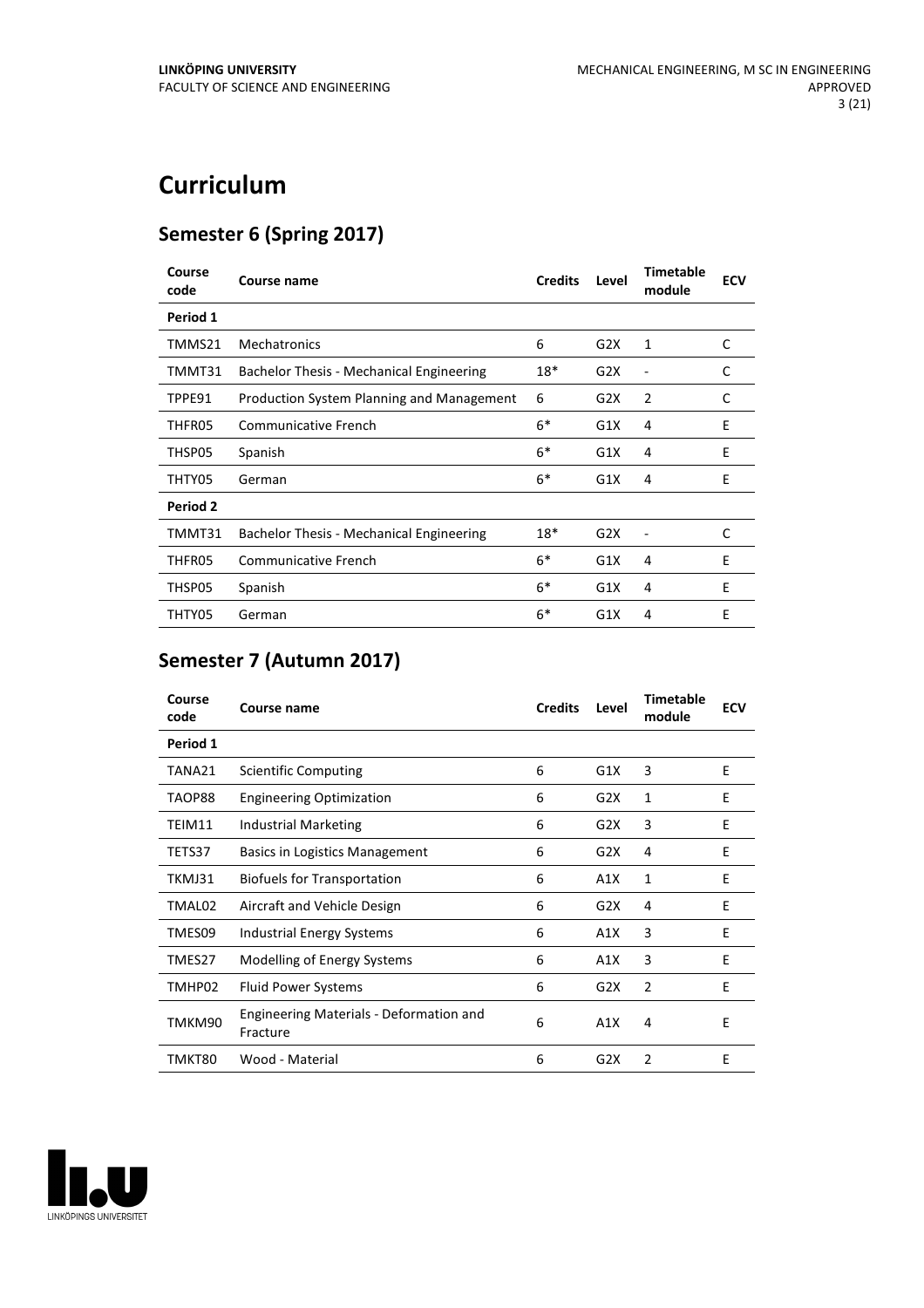| Course<br>code  | <b>Course name</b>                                              | <b>Credits</b> | Level            | <b>Timetable</b><br>module | <b>ECV</b> |
|-----------------|-----------------------------------------------------------------|----------------|------------------|----------------------------|------------|
| TMME14          | Machine Elements, Second Course                                 | 6              | A1X              | 3                          | E          |
| TMME19          | Mechanics, second course                                        | 6              | A1X              | 4                          | E          |
| TMME19          | Mechanics, second course                                        | 6              | A1X              | 2                          | E          |
| TMME40          | <b>Vibration Analysis of Structures</b>                         | 6              | A1X              | 3                          | E          |
| <b>TMMI68</b>   | CAD and Drafting Techniques, Continued<br>Course                | $6*$           | G <sub>2</sub> X | $\overline{2}$             | E          |
| TMMS11          | <b>Models of Mechanics</b>                                      | $6*$           | A1X              | 3                          | E          |
| TMMV01          | Aerodynamics                                                    | 6              | A1X              | 2                          | E          |
| TMPS33          | <b>Virtual Manufacturing</b>                                    | 6              | A1X              | 4                          | E          |
| TMPT03          | Production Engineering - Continuing Course                      | 6              | G2X              | 2                          | E          |
| TMQU03          | <b>Quality Management and Engineering</b>                       | 6              | G2X              | 2                          | E          |
| TPPE16          | <b>Manufacturing Strategies</b>                                 | 6              | A1X              | $\overline{2}$             | E          |
| TSFS09          | Modelling and Control of Engines and<br><b>Drivelines</b>       | $6*$           | A1X              | 4                          | E          |
| TMPP02          | Project Course - Race Vehicle Engineering                       | $6*$           | G <sub>2</sub> X |                            | V          |
| <b>Period 2</b> |                                                                 |                |                  |                            |            |
| TATA71          | <b>Ordinary Differential Equations and Dynamical</b><br>Systems | 6              | G <sub>2</sub> X | 3                          | E          |
| TEIE42          | Industrial Sales Management                                     | 6              | A1X              | 4                          | E          |
| TEIM10          | Industrial Service Development                                  | 6              | A1X              | 2                          | E          |
| TETS27          | <b>Supply Chain Logistics</b>                                   | 6              | A1X              | $\overline{2}$             | E          |
| TGTU04          | Leadership                                                      | 6              | G <sub>2</sub> X | $\overline{2}$             | Е          |
| TGTU49          | <b>History of Technology</b>                                    | 6              | G1X              | 3                          | E          |
| TKMJ28          | Management Systems and Sustainability                           | 6              | A1X              | 2                          | E          |
| TMES25          | <b>Energy Resources</b>                                         | 6              | A1X              | 3                          | E          |
| TMES45          | Energy Planning and Modelling of<br>Communities                 | 6              | A1X              | 4                          | E          |
| TMHL03          | Mechanics of Light Structures                                   | 6              | A1X              | 3                          | E          |
| TMHP03          | <b>Engineering Systems Design</b>                               | 6              | A1X              | 4                          | E          |
| TMKA03          | <b>Industrial Design</b>                                        | 6              | G <sub>2</sub> X | $\mathbf{1}$               | E.         |
| TMKM17          | <b>Polymer Materials</b>                                        | 6              | A1X              | $\overline{2}$             | E          |
| TMKT71          | <b>Affective Engineering</b>                                    | 6              | A1X              | $\mathbf 2$                | E          |
| TMKT81          | Wood - Realisation                                              | 6              | G <sub>2</sub> X | $\mathbf 1$                | E          |

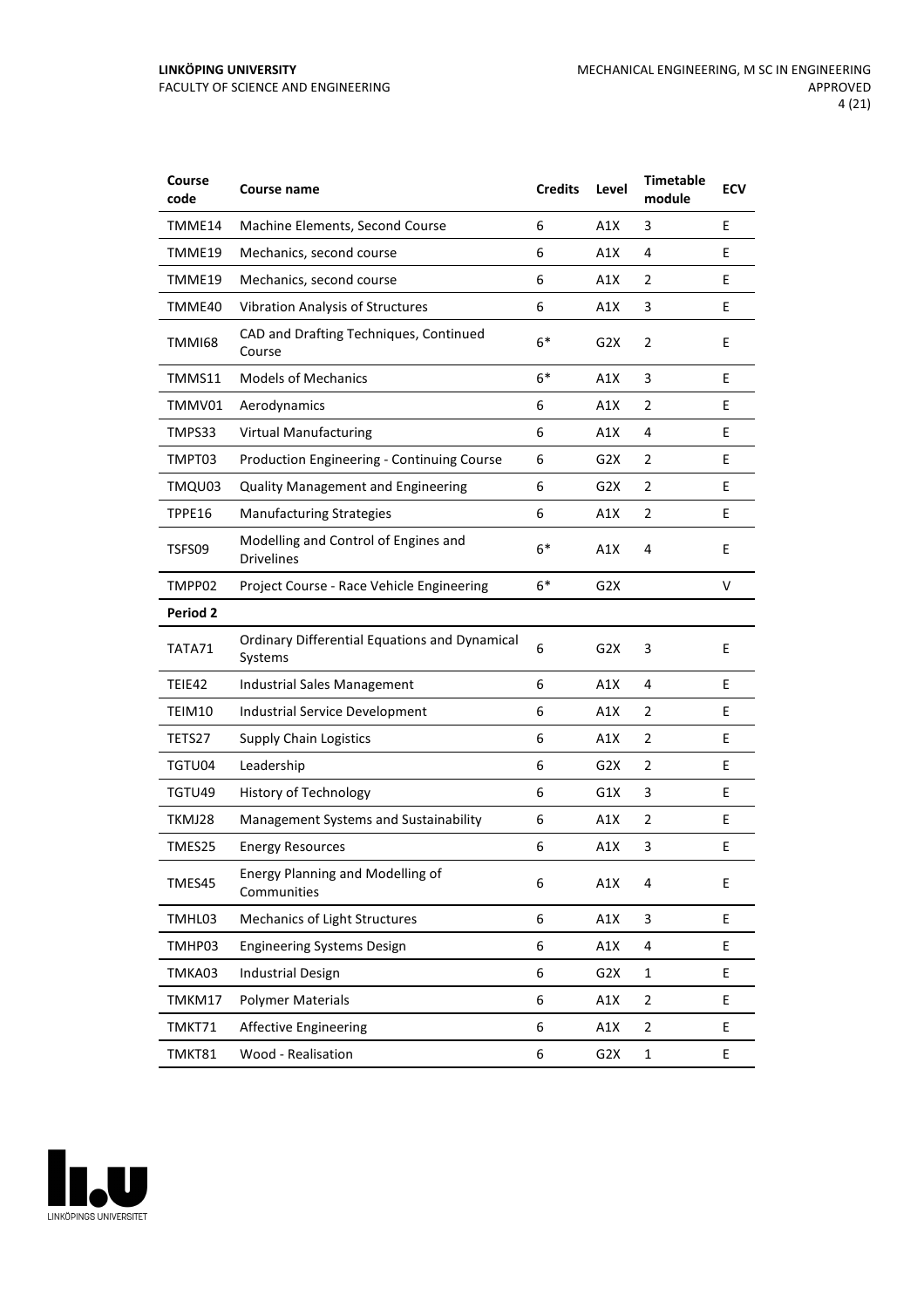| Course<br>code | <b>Course name</b>                                        | <b>Credits</b> | Level | <b>Timetable</b><br>module | <b>ECV</b> |
|----------------|-----------------------------------------------------------|----------------|-------|----------------------------|------------|
| TMME50         | <b>Flight Mechanics</b>                                   | 6              | A1X   | 2                          | E          |
| <b>TMMI68</b>  | CAD and Drafting Techniques, Continued<br>Course          | $6*$           | G2X   | 4                          | E          |
| TMMS07         | Biomechanics                                              | 6              | A1X   | 4                          | E          |
| TMMS11         | <b>Models of Mechanics</b>                                | $6*$           | A1X   | 4                          | E          |
| TMMV18         | <b>Fluid Mechanics</b>                                    | 6              | A1X   | 2                          | E          |
| TMMV54         | <b>Computational Heat Transfer</b>                        | 6              | A1X   | $\mathbf{1}$               | E          |
| TMPS22         | Assembly Technology                                       | 6              | A1X   | 3                          | E          |
| TMPS31         | <b>Sustainable Manufacturing</b>                          | 6              | A1X   | 1                          | E          |
| TMQU12         | Lean Production                                           | 6              | A1X   | 2                          | E          |
| TPPE21         | <b>Production Logistics</b>                               | 6              | A1X   | 4                          | E          |
| TSEA81         | <b>Computer Engineering and Real-time Systems</b>         | 6              | A1X   | 4                          | E          |
| TSFS02         | Vehicle Dynamics and Control                              | 6              | A1X   | 1                          | E          |
| TSFS09         | Modelling and Control of Engines and<br><b>Drivelines</b> | $6*$           | A1X   | 3                          | E          |
| TSIU02         | <b>Computer Hardware and Architecture</b>                 | 4              | G1X   | $\overline{2}$             | E          |
| TSRT06         | Automatic Control, Advanced Course                        | 6              | A1X   | 2                          | E          |
| TSRT78         | Digital Signal Processing                                 | 6              | A1X   | 2                          | E          |
| TMPP02         | Project Course - Race Vehicle Engineering                 | $6*$           | G2X   |                            | V          |

### *Specialisation: Aeronautical Engineering*

| Course<br>code | Course name                             | <b>Credits</b> | Level | <b>Timetable</b><br>module | <b>ECV</b> |
|----------------|-----------------------------------------|----------------|-------|----------------------------|------------|
| Period 1       |                                         |                |       |                            |            |
| TMAL02         | Aircraft and Vehicle Design             | 6              | G2X   | 4                          |            |
| TMMV01         | Aerodynamics                            | 6              | A1X   | $\overline{2}$             |            |
| TMME40         | <b>Vibration Analysis of Structures</b> | 6              | A1X   | 3                          | E          |
| Period 2       |                                         |                |       |                            |            |
| TMHP03         | <b>Engineering Systems Design</b>       | 6              | A1X   | 4                          |            |
| TMME50         | <b>Flight Mechanics</b>                 | 6              | A1X   | $\overline{2}$             | C          |
| TMHL03         | <b>Mechanics of Light Structures</b>    | 6              | A1X   | 3                          | E          |

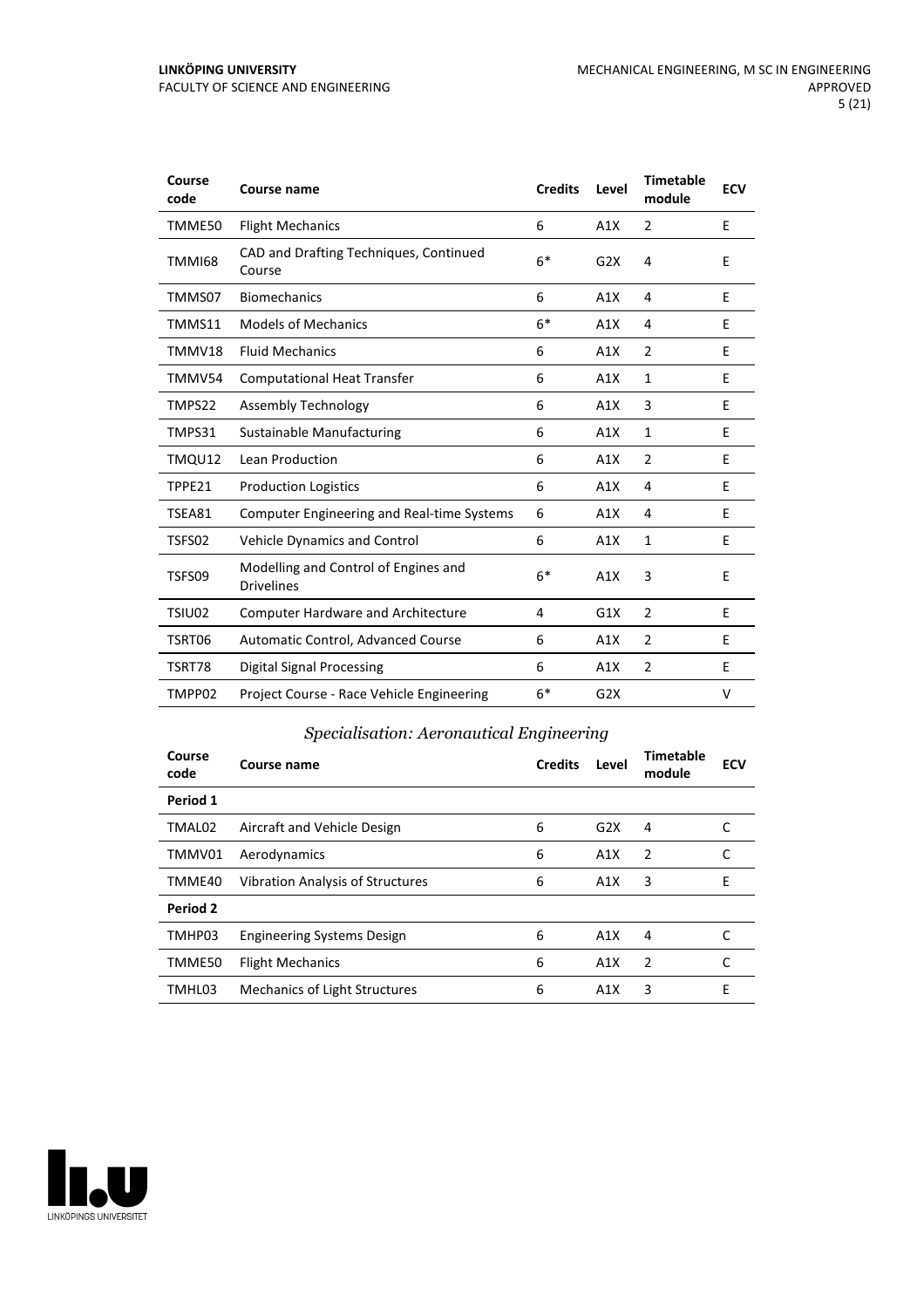| Course<br>code | Course name                                         | <b>Credits</b> | Level | Timetable<br>module | <b>ECV</b> |
|----------------|-----------------------------------------------------|----------------|-------|---------------------|------------|
| Period 1       |                                                     |                |       |                     |            |
| TAOP88         | <b>Engineering Optimization</b>                     | 6              | G2X   | 1                   |            |
| TMES09         | <b>Industrial Energy Systems</b>                    | 6              | A1X   | 3                   | C          |
| TKMJ31         | <b>Biofuels for Transportation</b>                  | 6              | A1X   | 1                   | E          |
| TMES27         | Modelling of Energy Systems                         | 6              | A1X   | 3                   | E          |
| Period 2       |                                                     |                |       |                     |            |
| TMES25         | <b>Energy Resources</b>                             | 6              | A1X   | 3                   |            |
| TKMJ28         | Management Systems and Sustainability               | 6              | A1X   | 2                   | E          |
| TMES45         | <b>Energy Planning and Modelling of Communities</b> | 6              | A1X   | 4                   | E          |

#### *Specialisation: Energy and Environmental Engineering*

#### *Specialisation: Engineering Design and Product Development*

| Course<br>code | Course name                                      | <b>Credits</b> | Level            | <b>Timetable</b><br>module | <b>ECV</b> |
|----------------|--------------------------------------------------|----------------|------------------|----------------------------|------------|
| Period 1       |                                                  |                |                  |                            |            |
| TAOP88         | <b>Engineering Optimization</b>                  | 6              | G2X              | $\mathbf{1}$               | C          |
| TMKT77         | System Safety                                    | 6              | A1X              | 4                          | C          |
| TMKT80         | Wood - Material                                  | 6              | G2X              | 2                          | E          |
| TMME14         | Machine Elements, Second Course                  | 6              | A1X              | 3                          | E          |
| TMMI68         | CAD and Drafting Techniques, Continued<br>Course | $6*$           | G2X              | $\overline{2}$             | E          |
| Period 2       |                                                  |                |                  |                            |            |
| TMHP03         | <b>Engineering Systems Design</b>                | 6              | A1X              | 4                          | E          |
| TMKA03         | <b>Industrial Design</b>                         | 6              | G2X              | $\mathbf{1}$               | E          |
| TMKT71         | <b>Affective Engineering</b>                     | 6              | A1X              | $\overline{2}$             | E          |
| TMKT81         | Wood - Realisation                               | 6              | G <sub>2</sub> X | 1                          | Ε          |
| TMMI68         | CAD and Drafting Techniques, Continued<br>Course | $6*$           | G2X              | 4                          | E          |
| TMPS31         | Sustainable Manufacturing                        | 6              | A1X              | 1                          | E          |

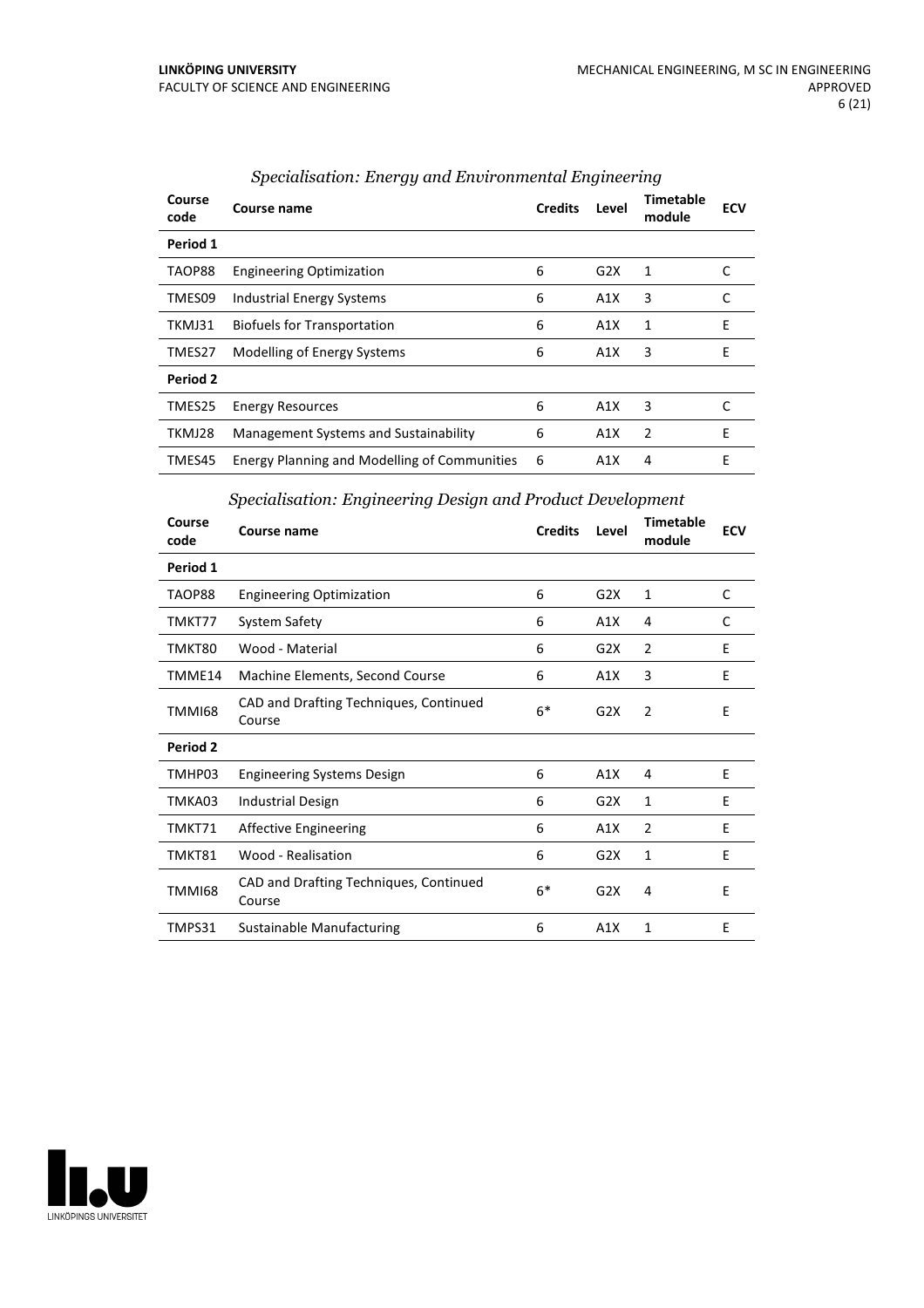| Course<br>code | Course name                                         | <b>Credits</b> | Level | <b>Timetable</b><br>module | <b>ECV</b> |
|----------------|-----------------------------------------------------|----------------|-------|----------------------------|------------|
| Period 1       |                                                     |                |       |                            |            |
| TAOP88         | <b>Engineering Optimization</b>                     | 6              | G2X   | 1                          | C          |
| TMKM90         | Engineering Materials - Deformation and<br>Fracture | 6              | A1X   | 4                          | C          |
| TFYA77         | <b>Fundamentals in Materials Science</b>            | 6              | A1X   | 2                          | E          |
| TMKT80         | Wood - Material                                     | 6              | G2X   | $\overline{2}$             | E          |
| TMME14         | Machine Elements, Second Course                     | 6              | A1X   | 3                          | E          |
| TMPT03         | <b>Production Engineering - Continuing Course</b>   | 6              | G2X   | 2                          | E          |
| Period 2       |                                                     |                |       |                            |            |
| TMKM17         | <b>Polymer Materials</b>                            | 6              | A1X   | 2                          | C          |
| TMHL03         | <b>Mechanics of Light Structures</b>                | 6              | A1X   | 3                          | E          |
| TMMV54         | <b>Computational Heat Transfer</b>                  | 6              | A1X   | 1                          | E          |
| TMPS31         | Sustainable Manufacturing                           | 6              | A1X   | 1                          | E          |

#### *Specialisation: Engineering materials*

#### *Specialisation: Engineering Mechanics*

| Course<br>code | Course name                          | <b>Credits</b> | Level | <b>Timetable</b><br>module | <b>ECV</b> |
|----------------|--------------------------------------|----------------|-------|----------------------------|------------|
| Period 1       |                                      |                |       |                            |            |
| TAOP88         | <b>Engineering Optimization</b>      | 6              | G2X   | 1                          | C          |
| TMMS11         | <b>Models of Mechanics</b>           | $6*$           | A1X   | 3                          | E          |
| Period 2       |                                      |                |       |                            |            |
| TMHL03         | <b>Mechanics of Light Structures</b> | 6              | A1X   | 3                          | E          |
| TMMS11         | <b>Models of Mechanics</b>           | $6*$           | A1X   | 4                          | E          |
| TMMV18         | <b>Fluid Mechanics</b>               | 6              | A1X   | 2                          | E          |
| TMMV54         | <b>Computational Heat Transfer</b>   | 6              | A1X   | 1                          | E          |

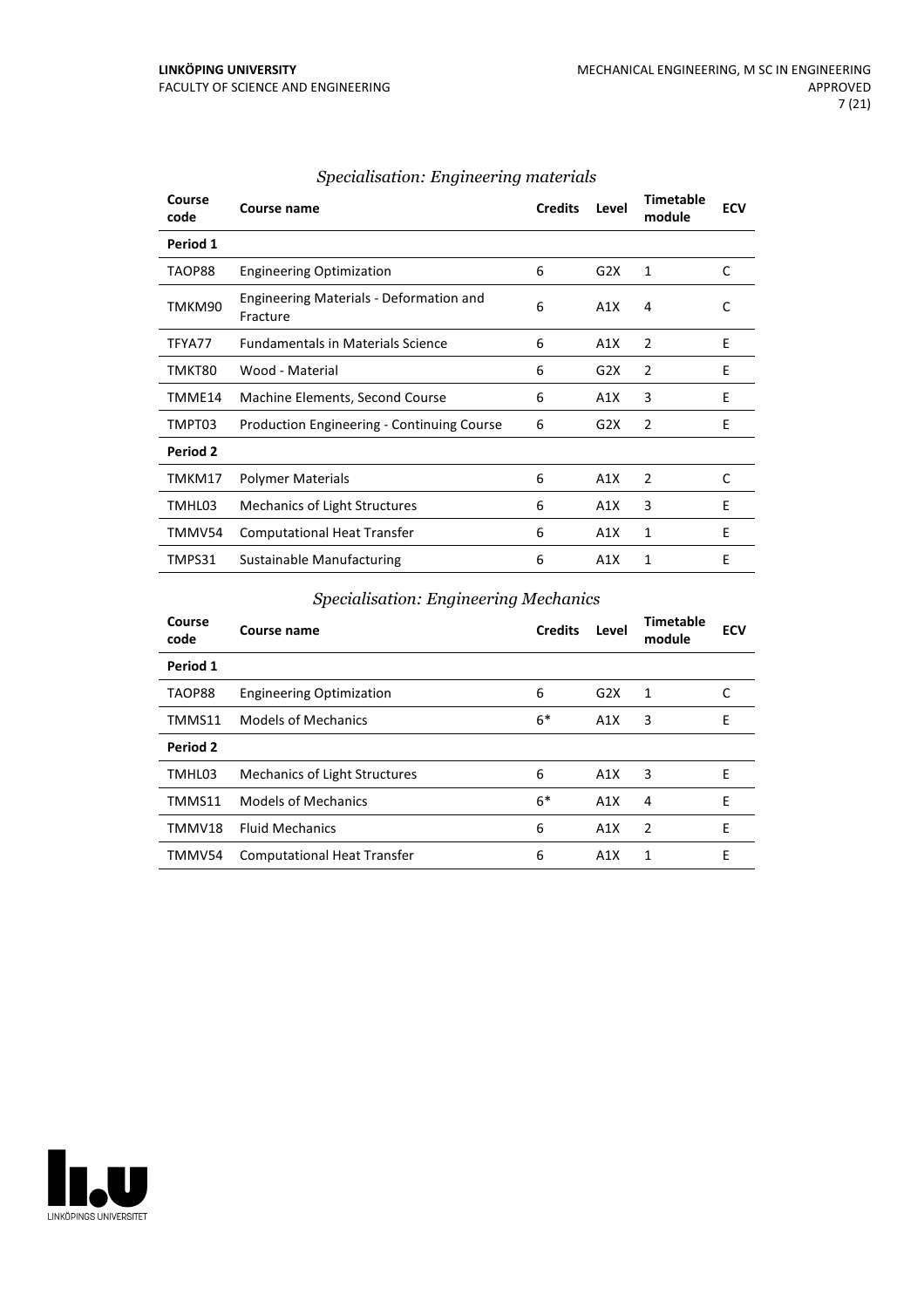#### *Specialisation: Logistics*

| Course<br>code | Course name                               | <b>Credits</b> | Level | <b>Timetable</b><br>module | <b>ECV</b> |
|----------------|-------------------------------------------|----------------|-------|----------------------------|------------|
| Period 1       |                                           |                |       |                            |            |
| TAOP88         | <b>Engineering Optimization</b>           | 6              | G2X   | 1                          | C          |
| TETS37         | <b>Basics in Logistics Management</b>     | 6              | G2X   | 4                          | C          |
| TEIM11         | Industrial Marketing                      | 6              | G2X   | 3                          | E          |
| TMQU03         | <b>Quality Management and Engineering</b> | 6              | G2X   | 2                          | E          |
| TPPE16         | <b>Manufacturing Strategies</b>           | 6              | A1X   | 2                          | E          |
| Period 2       |                                           |                |       |                            |            |
| TETS27         | <b>Supply Chain Logistics</b>             | 6              | A1X   | 2                          | C          |
| TMQU12         | Lean Production                           | 6              | A1X   | 2                          | E          |
| TPPE21         | <b>Production Logistics</b>               | 6              | A1X   | 4                          | E          |

#### *Specialisation: Mechatronics*

| Course<br>code | Course name                                               | <b>Credits</b> | Level | <b>Timetable</b><br>module | <b>ECV</b> |
|----------------|-----------------------------------------------------------|----------------|-------|----------------------------|------------|
| Period 1       |                                                           |                |       |                            |            |
| TAOP88         | <b>Engineering Optimization</b>                           | 6              | G2X   | 1                          | C          |
| TMHP02         | <b>Fluid Power Systems</b>                                | 6              | G2X   | 2                          | C          |
| TSFS09         | Modelling and Control of Engines and<br><b>Drivelines</b> | $6*$           | A1X   | 4                          | C          |
| Period 2       |                                                           |                |       |                            |            |
| TSFS09         | Modelling and Control of Engines and<br><b>Drivelines</b> | $6*$           | A1X   | 3                          | C          |
| TSRT06         | Automatic Control, Advanced Course                        | 6              | A1X   | 2                          | C          |
| TMME50         | <b>Flight Mechanics</b>                                   | 6              | A1X   | $\overline{2}$             | E          |
| TSFS02         | <b>Vehicle Dynamics and Control</b>                       | 6              | A1X   | 1                          | E          |

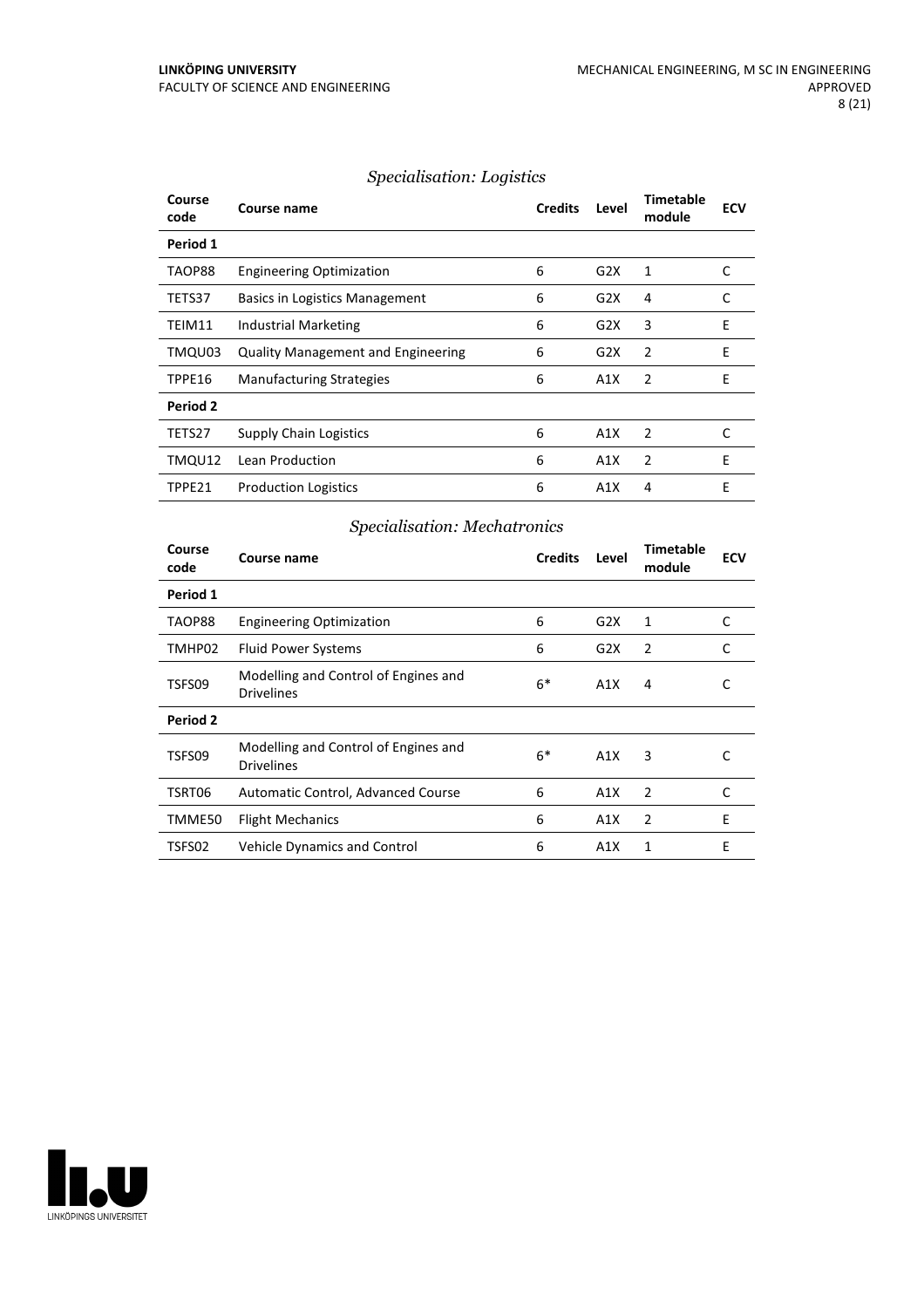| Course<br>code | Course name                                       | <b>Credits</b> | Level | <b>Timetable</b><br>module | <b>ECV</b> |
|----------------|---------------------------------------------------|----------------|-------|----------------------------|------------|
| Period 1       |                                                   |                |       |                            |            |
| TAOP88         | <b>Engineering Optimization</b>                   | 6              | G2X   | 1                          | C          |
| TMPT03         | <b>Production Engineering - Continuing Course</b> | 6              | G2X   | 2                          | C          |
| TETS37         | Basics in Logistics Management                    | 6              | G2X   | 4                          | E          |
| TMPS33         | Virtual Manufacturing                             | 6              | A1X   | 4                          | E          |
| TMQU03         | <b>Quality Management and Engineering</b>         | 6              | G2X   | 2                          | F          |
| TPPE16         | <b>Manufacturing Strategies</b>                   | 6              | A1X   | 2                          | E          |
| Period 2       |                                                   |                |       |                            |            |
| TPPE21         | <b>Production Logistics</b>                       | 6              | A1X   | 4                          | C          |
| TMPS22         | Assembly Technology                               | 6              | A1X   | 3                          | E          |
| TMPS31         | Sustainable Manufacturing                         | 6              | A1X   | $\mathbf{1}$               | E          |
| TMQU12         | Lean Production                                   | 6              | A1X   | $\mathfrak{p}$             | E          |

#### *Specialisation: Production Engineering*

# **Semester 8 (Spring 2018)**

| Course<br>code | <b>Course name</b>                                      | <b>Credits</b> | Level | <b>Timetable</b><br>module | <b>ECV</b> |
|----------------|---------------------------------------------------------|----------------|-------|----------------------------|------------|
| Period 1       |                                                         |                |       |                            |            |
| <b>TEIO20</b>  | <b>Entrepreneurship and New Business</b><br>Development | $6*$           | G2X   | 4                          | E          |
| TEIO46         | Technology-based Projects and Organisations             | $6*$           | G2X   | 4                          | F          |
| TETS57         | Logistics Analysis                                      | 6              | A1X   | 2                          | E          |
| TGTU01         | <b>Technology and Ethics</b>                            | 6              | G1X   | 1                          | E          |
| TGTU91         | Oral and Written Communication                          | 6              | G1X   | $\overline{2}$             | E          |
| TKMJ10         | <b>Industrial Ecology</b>                               | 6              | A1X   | 1                          | E          |
| TKMJ15         | <b>Environmental Management Strategies</b>              | 6              | G1X   | 3                          | E          |
| TMAL51         | Aircraft Conceptual Design                              | 6              | A1X   | $\overline{2}$             | E          |
| TMAL56         | Aircraft Systems Engineering                            | $6*$           | A1X   | 4                          | E          |
| TMES17         | <b>Building Energy Systems</b>                          | 6              | A1X   | 3                          | E          |
| TMES43         | Analysis and Modelling of Industrial Energy<br>Systems  | 6              | A1X   | 1                          | E          |
| TMHL41         | <b>Continuum Mechanics</b>                              | 6              | A1X   | $\overline{2}$             | E          |
| TMHL62         | The Finite Element Method; advanced course              | 6              | A1X   | 4                          | E          |

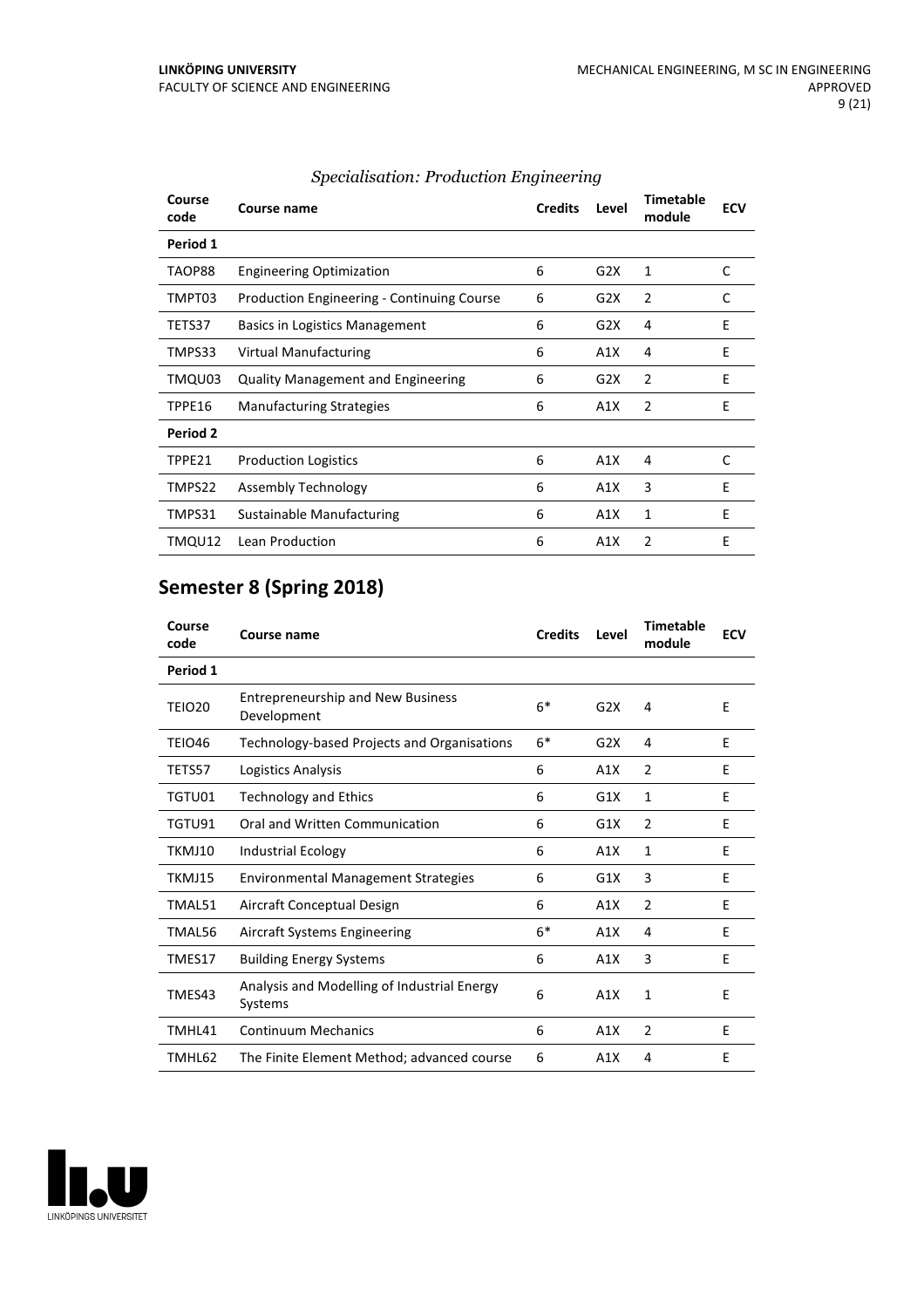| Course<br>code  | <b>Course name</b>                                                              | <b>Credits</b> | Level            | <b>Timetable</b><br>module | <b>ECV</b> |
|-----------------|---------------------------------------------------------------------------------|----------------|------------------|----------------------------|------------|
| TMHP51          | <b>Hydraulic Servo Systems</b>                                                  | 6              | A1X              | 3                          | E          |
| TMKA04          | Wood - Innovation                                                               | 6              | A1X              | $\mathbf{1}$               | E          |
| TMKM40          | <b>Engineering Materials - New Materials</b>                                    | 6              | A1X              | 2                          | E          |
| TMKT48          | Design Optimization                                                             | 6              | A1X              | 3                          | E          |
| TMKT59          | <b>Computers as Design Tools</b>                                                | $6*$           | G2X              | 3                          | E          |
| TMKT74          | <b>Advanced CAD</b>                                                             | 6              | A1X              | $\mathbf{1}$               | E          |
| TMMS30          | Multi Body Dynamics and Robotics                                                | 6              | A1X              | 3                          | E          |
| TMMV08          | <b>Computational Fluid Dynamics</b>                                             | 6              | A1X              | 3                          | E          |
| TMPS42          | <b>Production System Automation</b>                                             | 6              | A1X              | $\mathbf{1}$               | E          |
| TMQU31          | <b>Statistical Quality Control</b>                                              | 6              | A1X              | $\overline{2}$             | E          |
| TPPE78          | Quantitative Models and Analysis in<br><b>Operations Management</b>             | 6              | A1X              | $\mathbf{1}$               | E          |
| TRTE16          | <b>Basic Principles for Environmental Chemistry</b>                             | $6*$           | G1X              | 1                          | E          |
| TSFS04          | <b>Electrical Drives</b>                                                        | 6              | G2X              | 4                          | E          |
| TSIU51          | Project with Microcontroller                                                    | $8*$           | G1X              | 3                          | E          |
| TSRT07          | <b>Industrial Control Systems</b>                                               | 6              | A1X              | 2                          | E          |
| TMPP02          | Project Course - Race Vehicle Engineering                                       | $6*$           | G1X              | $\overline{a}$             | v          |
| <b>Period 2</b> |                                                                                 |                |                  |                            |            |
| TANA31          | Computational Methods for Ordinary and<br><b>Partial Differential Equations</b> | 6              | A1X              | $\overline{2}$             | E          |
| TDDD12          | Database Technology                                                             | 6              | G2X              | 4                          | E          |
| TEAE13          | Civil and Commercial Law                                                        | 6              | G1X              | $\overline{2}$             | E          |
| TEIO20          | <b>Entrepreneurship and New Business</b><br>Development                         | $6*$           | G2X              | 4                          | E          |
| <b>TEIO46</b>   | Technology-based Projects and Organisations                                     | 6*             | G <sub>2</sub> X | 1                          | E          |
| TETS36          | Sustainable Logistics Systems                                                   | 6              | A1X              | 4                          | E          |
| TETS56          | Logistics and Quality in Health Care                                            | 6              | A1X              | 4                          | E.         |
| TGTU76          | Philosophy of Science                                                           | 6              | G1X              | 4                          | E.         |
| TKMJ29          | <b>Resource Efficient Products</b>                                              | 6              | A1X              | $\mathbf{1}$               | E.         |
| TMAL06          | Aircraft Conceptual Design - Project Course                                     | 6              | A1X              | $\overline{2}$             | E          |
| TMAL56          | <b>Aircraft Systems Engineering</b>                                             | $6^*$          | A1X              | 4                          | E          |
| TMHL61          | Damage Mechanics and Life Analysis                                              | 6              | A1X              | $\overline{2}$             | E          |

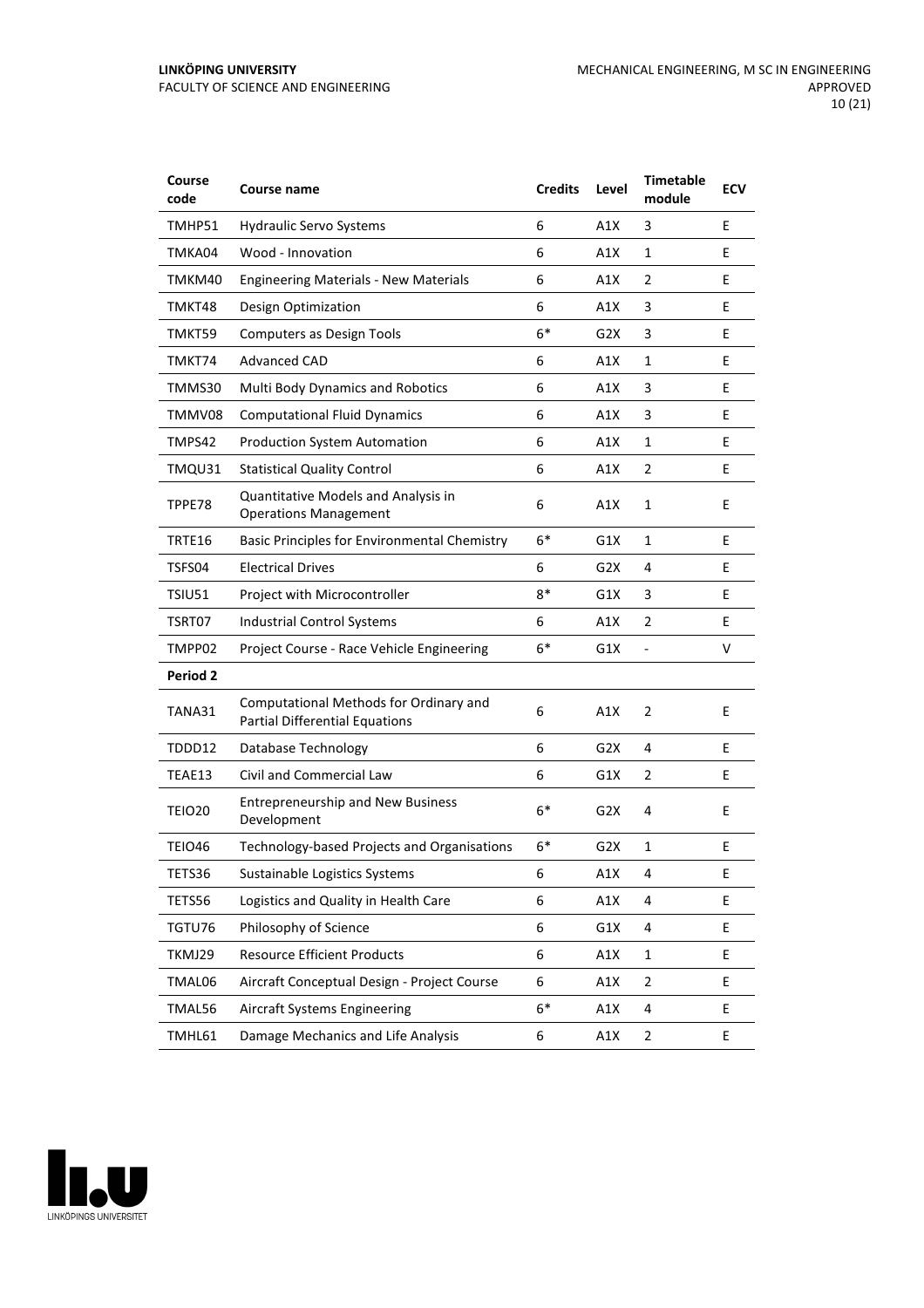| Course<br>code | <b>Course name</b>                                                    | <b>Credits</b> | Level | <b>Timetable</b><br>module | <b>ECV</b> |
|----------------|-----------------------------------------------------------------------|----------------|-------|----------------------------|------------|
| TMKM09         | <b>Engineering Materials for Lightweight</b><br>Applications          | 6              | A1X   | 3                          | E          |
| TMKM18         | Engineering Materials, Welding and<br><b>Manufacturing Technology</b> | 6              | G2X   | $\overline{2}$             | E          |
| TMKT57         | <b>Product Modelling</b>                                              | 6              | A1X   | 3                          | E          |
| TMKT59         | <b>Computers as Design Tools</b>                                      | $6*$           | G2X   | 3                          | E          |
| TMKT69         | Conceptual Design - Project Course                                    | 6              | A1X   | 4                          | E          |
| TMME11         | Road Vehicle Dynamics                                                 | 6              | A1X   | $\mathbf{1}$               | E          |
| TMME19         | Mechanics, second course                                              | 6              | A1X   | 1                          | E          |
| TMMS10         | Fluid Power Systems and Transmissions                                 | 6              | A1X   | 2                          | E          |
| TMMV07         | Computational Fluid Dynamics, advanced<br>course                      | 6              | A1X   | 4                          | E          |
| TMMV56         | Aerodynamics, Continued Course                                        | 6              | A1X   | 3                          | E          |
| TMPS27         | <b>Production Systems</b>                                             | 6              | A1X   | 3                          | E          |
| TMQU04         | Six Sigma Quality                                                     | 6              | A1X   | $\overline{2}$             | E          |
| TPPE74         | Design and Development of Manufacturing<br>Operations                 | 6              | A1X   | $\overline{4}$             | E          |
| TRTE16         | Basic Principles for Environmental Chemistry                          | $6*$           | G1X   | $\mathbf{1}$               | E          |
| TSFS03         | <b>Vehicle Propulsion Systems</b>                                     | 6              | A1X   | 3                          | E          |
| TSFS06         | Diagnosis and Supervision                                             | 6              | A1X   | 1                          | E          |
| <b>TSFS11</b>  | <b>Electrical and Energy Technology</b>                               | 6              | G2X   | 4                          | E          |
| <b>TSIU51</b>  | Project with Microcontroller                                          | $8*$           | G1X   | $\overline{a}$             | Е          |
| TMPP02         | Project Course - Race Vehicle Engineering                             | $6*$           | G1X   |                            | V          |

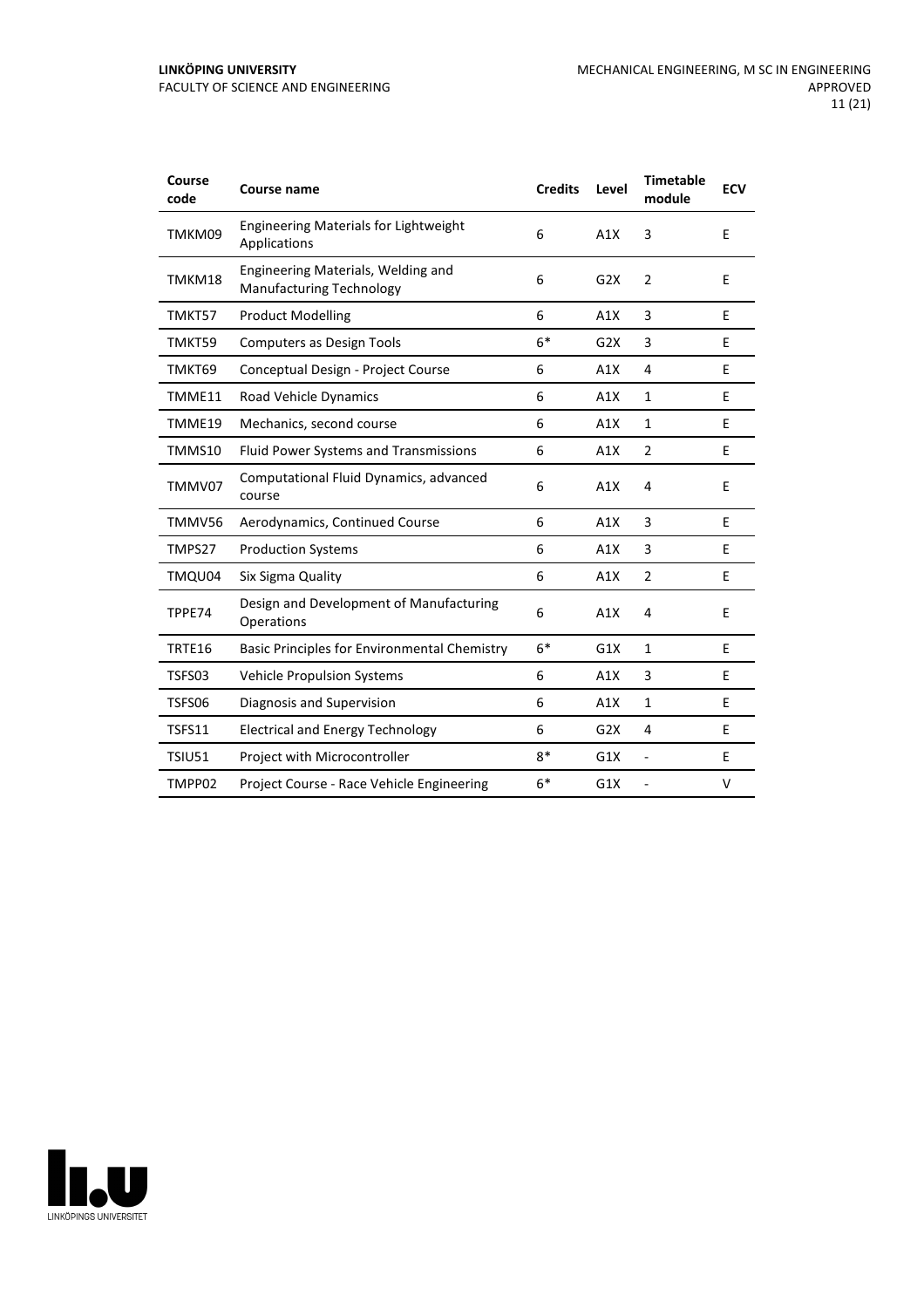| Course<br>code | Course name                                                  | <b>Credits</b> | Level | <b>Timetable</b><br>module | <b>ECV</b> |
|----------------|--------------------------------------------------------------|----------------|-------|----------------------------|------------|
| Period 1       |                                                              |                |       |                            |            |
| TMAL51         | Aircraft Conceptual Design                                   | 6              | A1X   | 2                          | C          |
| TMMV08         | <b>Computational Fluid Dynamics</b>                          | 6              | A1X   | 3                          | C          |
| TMAL56         | Aircraft Systems Engineering                                 | $6*$           | A1X   | 4                          | E          |
| TMHL41         | <b>Continuum Mechanics</b>                                   | 6              | A1X   | 2                          | E          |
| TMHL62         | The Finite Element Method; advanced course                   | 6              | A1X   | 4                          | E          |
| TMKM40         | <b>Engineering Materials - New Materials</b>                 | 6              | A1X   | 2                          | E          |
| TMMS30         | Multi Body Dynamics and Robotics                             | 6              | A1X   | 3                          | E          |
| Period 2       |                                                              |                |       |                            |            |
| TMAL06         | Aircraft Conceptual Design - Project Course                  | 6              | A1X   | 2                          | C          |
| TMAL56         | Aircraft Systems Engineering                                 | $6*$           | A1X   | 4                          | E          |
| TMHL61         | Damage Mechanics and Life Analysis                           | 6              | A1X   | 2                          | E          |
| TMKM09         | <b>Engineering Materials for Lightweight</b><br>Applications | 6              | A1X   | 3                          | E          |
| TMKT57         | <b>Product Modelling</b>                                     | 6              | A1X   | 3                          | E          |
| TMME11         | <b>Road Vehicle Dynamics</b>                                 | 6              | A1X   | $\mathbf{1}$               | E          |
| TMMV07         | Computational Fluid Dynamics, advanced<br>course             | 6              | A1X   | 4                          | E          |
| TMMV56         | Aerodynamics, Continued Course                               | 6              | A1X   | 3                          | E          |

#### *Specialisation: Aeronautical Engineering*

| Specialisation: Energy and Environmental Engineering |                                             |                |       |                     |            |  |  |
|------------------------------------------------------|---------------------------------------------|----------------|-------|---------------------|------------|--|--|
| Course<br>code                                       | <b>Course name</b>                          | <b>Credits</b> | Level | Timetable<br>module | <b>ECV</b> |  |  |
| Period 1                                             |                                             |                |       |                     |            |  |  |
| TKMJ10                                               | <b>Industrial Ecology</b>                   | 6              | A1X   | 1                   |            |  |  |
| TEIO46                                               | Technology-based Projects and Organisations | $6*$           | G2X   | 4                   | E          |  |  |
| TMES17                                               | <b>Building Energy Systems</b>              | 6              | A1X   | 3                   | E          |  |  |
| <b>Period 2</b>                                      |                                             |                |       |                     |            |  |  |
| TKMJ29                                               | <b>Resource Efficient Products</b>          | 6              | A1X   | -1                  |            |  |  |
| TEIO46                                               | Technology-based Projects and Organisations | $6*$           | G2X   |                     | E          |  |  |

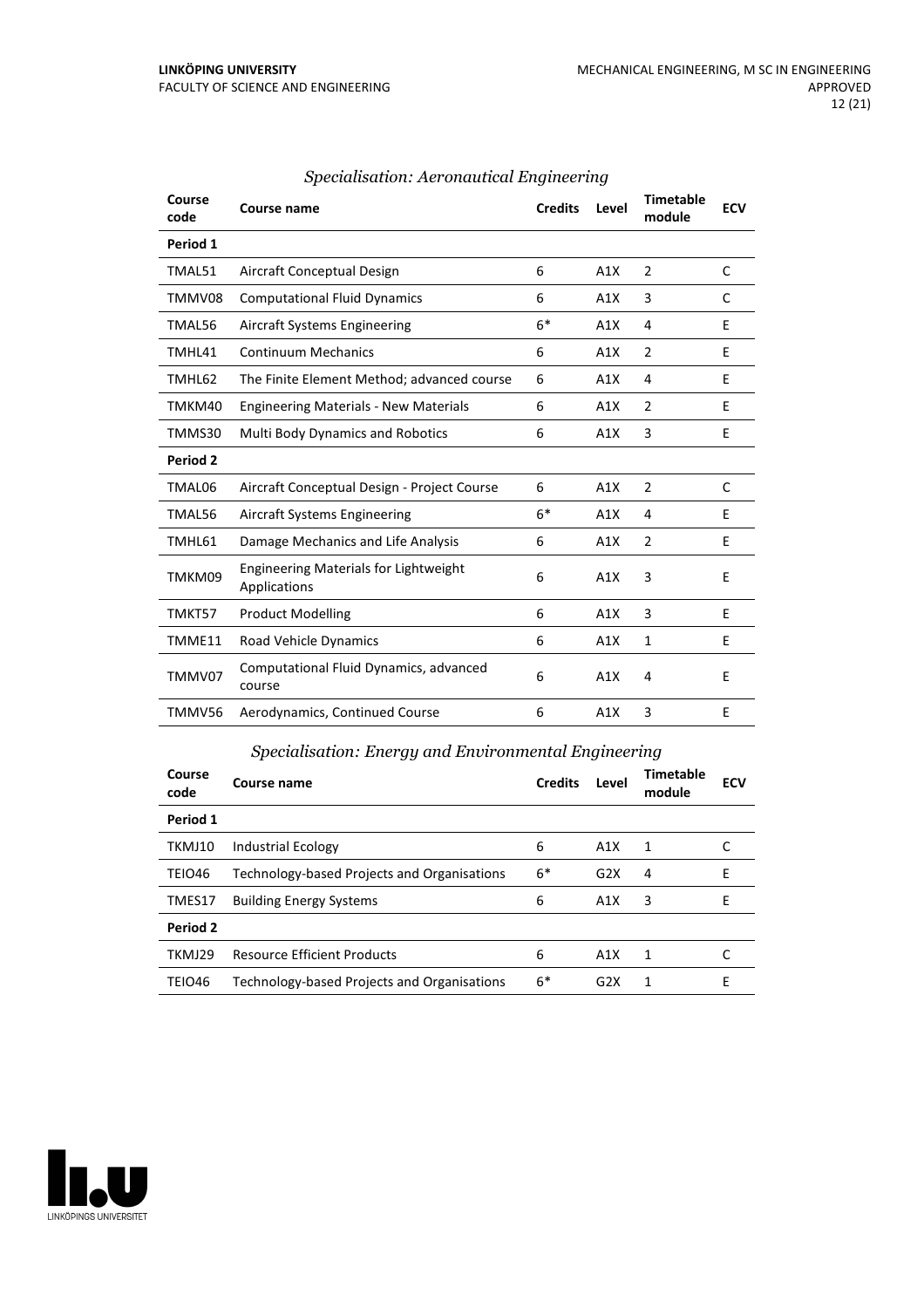| Course<br>code | Course name                                           | <b>Credits</b> | Level | <b>Timetable</b><br>module | <b>ECV</b> |
|----------------|-------------------------------------------------------|----------------|-------|----------------------------|------------|
| Period 1       |                                                       |                |       |                            |            |
| TMKT48         | Design Optimization                                   | 6              | A1X   | 3                          | C          |
| TMKT74         | <b>Advanced CAD</b>                                   | 6              | A1X   | 1                          | C          |
| TEIO46         | Technology-based Projects and Organisations           | $6*$           | G2X   | 4                          | E          |
| TMKM40         | <b>Engineering Materials - New Materials</b>          | 6              | A1X   | $\overline{2}$             | E          |
| Period 2       |                                                       |                |       |                            |            |
| TMKT69         | Conceptual Design - Project Course                    | 6              | A1X   | 4                          | C          |
| TEIO46         | Technology-based Projects and Organisations           | $6*$           | G2X   | 1                          | E          |
| TKMJ29         | <b>Resource Efficient Products</b>                    | 6              | A1X   | 1                          | F          |
| TMKM09         | Engineering Materials for Lightweight<br>Applications | 6              | A1X   | 3                          | E          |
| TMKT57         | <b>Product Modelling</b>                              | 6              | A1X   | 3                          | E          |
| TMMS10         | <b>Fluid Power Systems and Transmissions</b>          | 6              | A1X   | $\overline{2}$             | E          |

#### *Specialisation: Engineering Design and Product Development*

*Specialisation: Engineering materials*

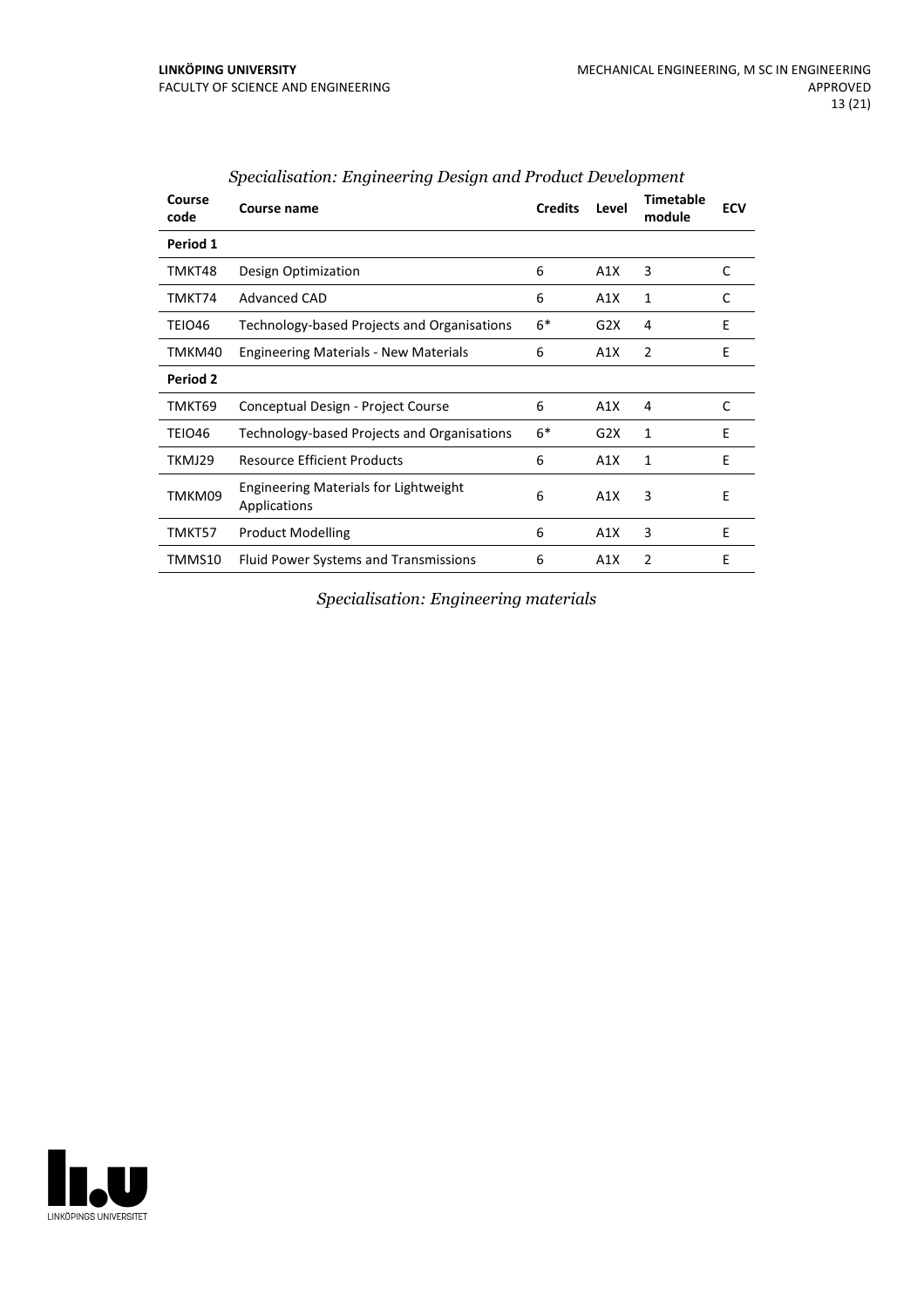| Course<br>code | Course name                                                           | <b>Credits</b> | Level | <b>Timetable</b><br>module | <b>ECV</b> |
|----------------|-----------------------------------------------------------------------|----------------|-------|----------------------------|------------|
| Period 1       |                                                                       |                |       |                            |            |
| TMKM40         | <b>Engineering Materials - New Materials</b>                          | 6              | A1X   | 2                          | C          |
| TEIO46         | Technology-based Projects and Organisations                           | $6*$           | G2X   | 4                          | E          |
| TFFM40         | Analytical Methods in Materials Science                               | $6*$           | A1X   | $\mathbf{1}$               | E          |
| TFYA21         | <b>Physical Metallurgy</b>                                            | 6              | A1X   | 3                          | E          |
| TMHL41         | <b>Continuum Mechanics</b>                                            | 6              | A1X   | 2                          | Ε          |
| TMHL62         | The Finite Element Method; advanced course                            | 6              | A1X   | 4                          | E          |
| TMKT48         | Design Optimization                                                   | 6              | A1X   | 3                          | Ε          |
| Period 2       |                                                                       |                |       |                            |            |
| TMKM09         | Engineering Materials for Lightweight<br>Applications                 | 6              | A1X   | 3                          | C/E        |
| TMKM18         | Engineering Materials, Welding and<br><b>Manufacturing Technology</b> | 6              | G2X   | $\overline{2}$             | C/E        |
| <b>TEIO46</b>  | Technology-based Projects and Organisations                           | $6*$           | G2X   | 1                          | E          |
| TFFM40         | Analytical Methods in Materials Science                               | $6*$           | A1X   | $\mathbf{1}$               | F          |
| TMHL61         | Damage Mechanics and Life Analysis                                    | 6              | A1X   | $\overline{2}$             | E          |
| TMKT69         | Conceptual Design - Project Course                                    | 6              | A1X   | 4                          | E          |

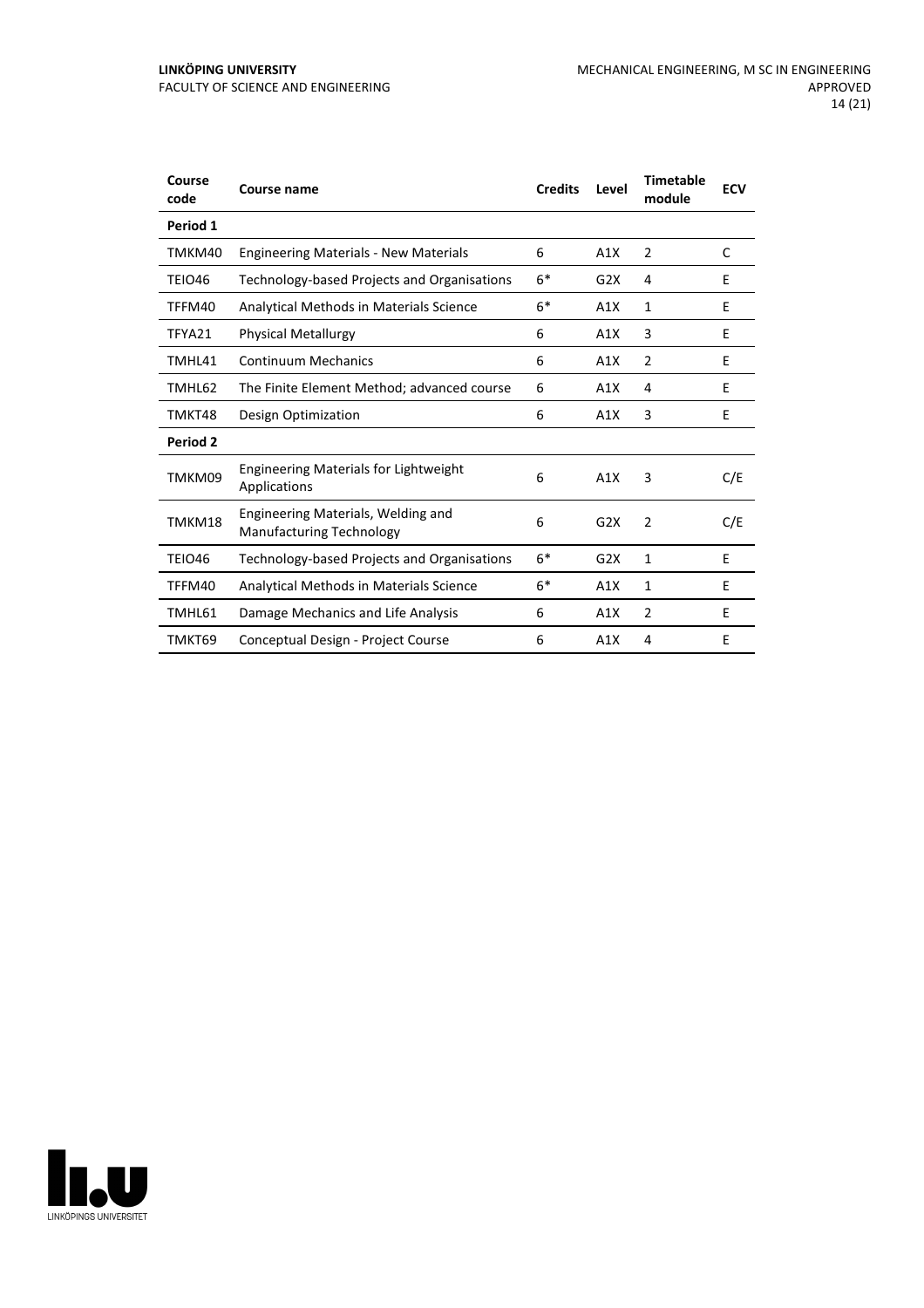| Course<br>code | <b>Course name</b>                                                    | <b>Credits</b> | Level | <b>Timetable</b><br>module | <b>ECV</b> |
|----------------|-----------------------------------------------------------------------|----------------|-------|----------------------------|------------|
| Period 1       |                                                                       |                |       |                            |            |
| TEIO46         | Technology-based Projects and Organisations                           | $6*$           | G2X   | 4                          | E          |
| TMHL41         | <b>Continuum Mechanics</b>                                            | 6              | A1X   | $\overline{2}$             | F          |
| TMHL62         | The Finite Element Method; advanced course                            | 6              | A1X   | 4                          | E          |
| TMKM40         | <b>Engineering Materials - New Materials</b>                          | 6              | A1X   | 2                          | E          |
| TMMS30         | <b>Multi Body Dynamics and Robotics</b>                               | 6              | A1X   | 3                          | E          |
| TMMV08         | <b>Computational Fluid Dynamics</b>                                   | 6              | A1X   | 3                          | E          |
| Period 2       |                                                                       |                |       |                            |            |
| TEIO46         | Technology-based Projects and Organisations                           | $6*$           | G2X   | $\mathbf{1}$               | E          |
| TMHL61         | Damage Mechanics and Life Analysis                                    | 6              | A1X   | $\overline{2}$             | E          |
| TMKM09         | <b>Engineering Materials for Lightweight</b><br>Applications          | 6              | A1X   | 3                          | E          |
| TMKM18         | Engineering Materials, Welding and<br><b>Manufacturing Technology</b> | 6              | G2X   | 2                          | E          |
| TMMV07         | Computational Fluid Dynamics, advanced<br>course                      | 6              | A1X   | 4                          | E          |
| TMMV56         | Aerodynamics, Continued Course                                        | 6              | A1X   | 3                          | F          |

#### *Specialisation: Engineering Mechanics*

#### *Specialisation: Logistics*

| Course<br>code | Course name                                           | <b>Credits</b> | Level | Timetable<br>module | <b>ECV</b> |
|----------------|-------------------------------------------------------|----------------|-------|---------------------|------------|
| Period 1       |                                                       |                |       |                     |            |
| TEIO46         | Technology-based Projects and Organisations           | $6*$           | G2X   | 4                   | Е          |
| TETS57         | Logistics Analysis                                    | 6              | A1X   | 2                   | Е          |
| Period 2       |                                                       |                |       |                     |            |
| TEIO46         | Technology-based Projects and Organisations           | $6*$           | G2X   | 1                   | E          |
| TETS36         | Sustainable Logistics Systems                         | 6              | A1X   | 4                   | E          |
| TETS56         | Logistics and Quality in Health Care                  | 6              | A1X   | 4                   | E          |
| TPPE74         | Design and Development of Manufacturing<br>Operations | 6              | A1X   | 4                   | E          |

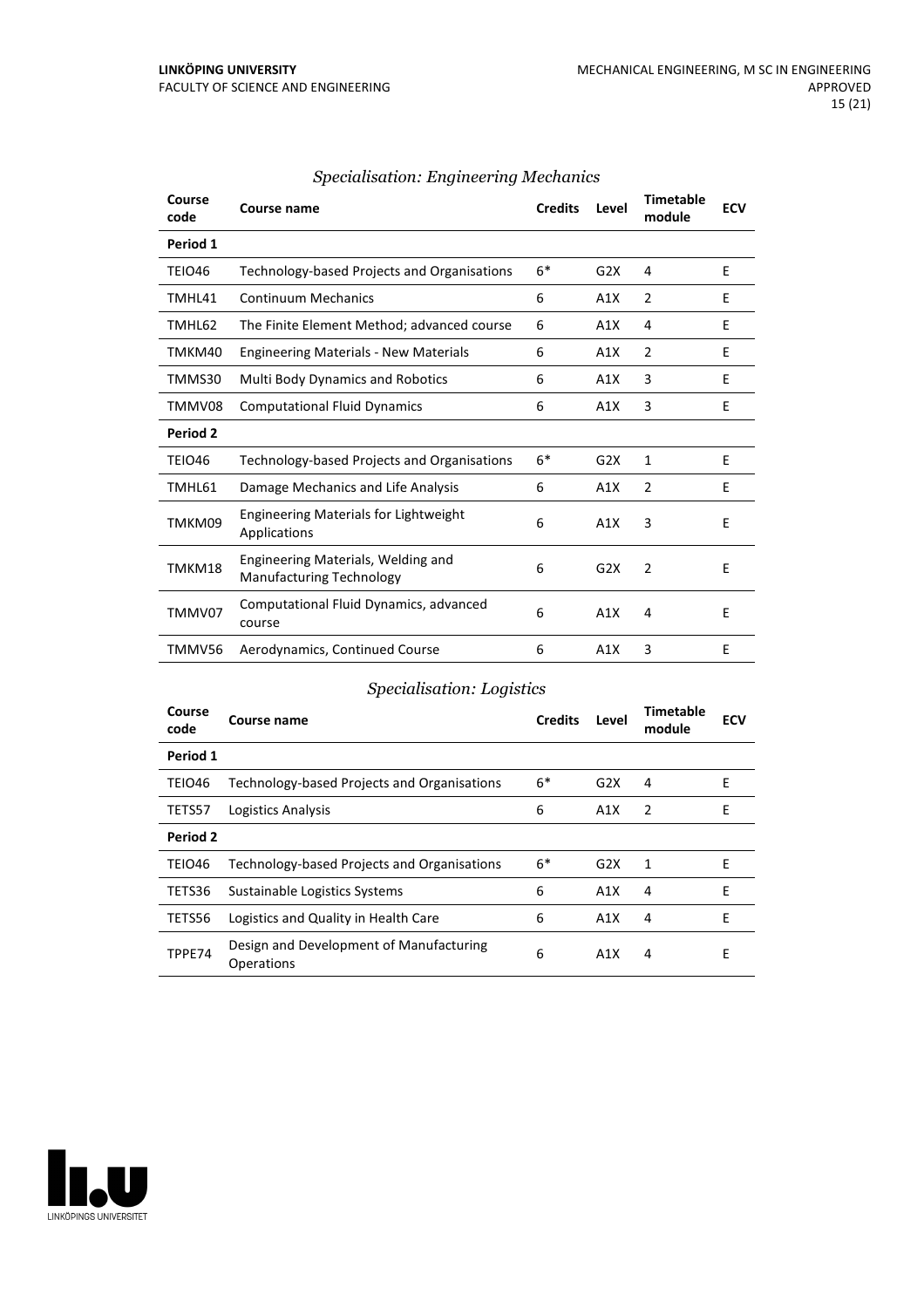| Course<br>code | Course name                                 | <b>Credits</b> | Level | <b>Timetable</b><br>module | <b>ECV</b> |
|----------------|---------------------------------------------|----------------|-------|----------------------------|------------|
| Period 1       |                                             |                |       |                            |            |
| TMHP51         | <b>Hydraulic Servo Systems</b>              | 6              | A1X   | 3                          | C          |
| TEIO46         | Technology-based Projects and Organisations | $6*$           | G2X   | 4                          | E          |
| TMMS30         | <b>Multi Body Dynamics and Robotics</b>     | 6              | A1X   | 3                          | Ε          |
| TSFS04         | <b>Electrical Drives</b>                    | 6              | G2X   | 4                          | E          |
| TSRT07         | Industrial Control Systems                  | 6              | A1X   | 2                          | E          |
| Period 2       |                                             |                |       |                            |            |
| TEIO46         | Technology-based Projects and Organisations | $6*$           | G2X   | 1                          | E          |
| TMME11         | Road Vehicle Dynamics                       | 6              | A1X   | 1                          | E          |
| TMMS10         | Fluid Power Systems and Transmissions       | 6              | A1X   | 2                          | E          |
| TSFS03         | <b>Vehicle Propulsion Systems</b>           | 6              | A1X   | 3                          | E          |
| TSFS06         | Diagnosis and Supervision                   | 6              | A1X   | 1                          | E          |

#### *Specialisation: Mechatronics*

#### *Specialisation: Production Engineering*

| Course<br>code  | Course name                                                         | <b>Credits</b> | Level | <b>Timetable</b><br>module | <b>ECV</b> |
|-----------------|---------------------------------------------------------------------|----------------|-------|----------------------------|------------|
| Period 1        |                                                                     |                |       |                            |            |
| TMPS42          | <b>Production System Automation</b>                                 | 6              | A1X   | 1                          | C          |
| TEIO46          | Technology-based Projects and Organisations                         | $6*$           | G2X   | 4                          | E          |
| TMQU31          | <b>Statistical Quality Control</b>                                  | 6              | A1X   | $\overline{2}$             | E          |
| TPPE78          | Quantitative Models and Analysis in<br><b>Operations Management</b> | 6              | A1X   | 1                          | E          |
| <b>Period 2</b> |                                                                     |                |       |                            |            |
| TEIO46          | Technology-based Projects and Organisations                         | $6*$           | G2X   | 1                          | E          |
| TMPS27          | <b>Production Systems</b>                                           | 6              | A1X   | 3                          | E          |
| TMQU04          | Six Sigma Quality                                                   | 6              | A1X   | $\overline{2}$             | E          |
| TPPE74          | Design and Development of Manufacturing<br>Operations               | 6              | A1X   | 4                          | Е          |

### **Semester 9 (Autumn 2018)**

| Course<br>code | Course name | <b>Credits</b> | Level | Timetable<br>module | <b>ECV</b> |  |
|----------------|-------------|----------------|-------|---------------------|------------|--|
| Period 1       |             |                |       |                     |            |  |

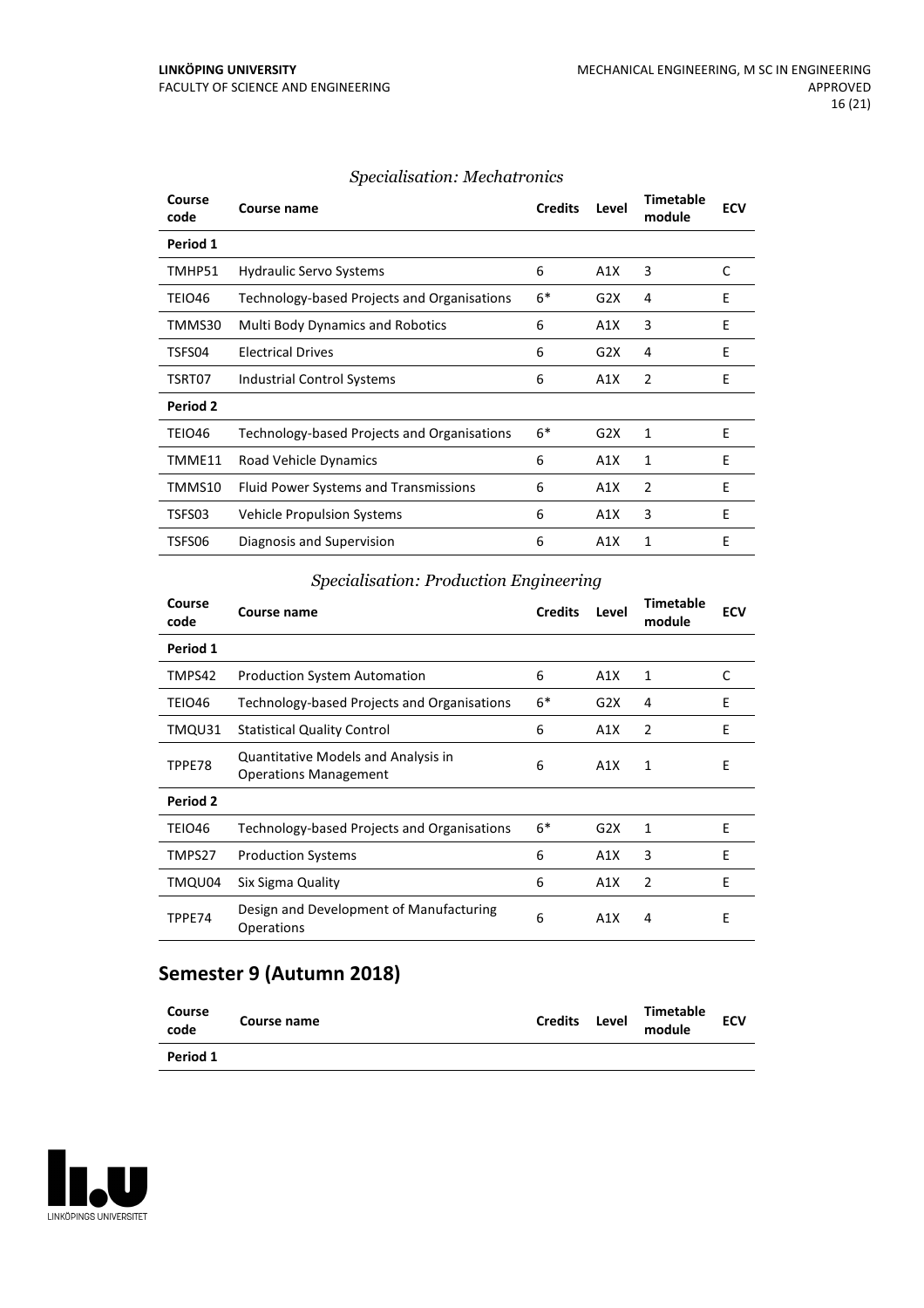| Course<br>code  | Course name                                                | <b>Credits</b> | Level | <b>Timetable</b><br>module | <b>ECV</b> |
|-----------------|------------------------------------------------------------|----------------|-------|----------------------------|------------|
| TAOP34          | Large Scale Optimization                                   | 6              | A1X   | 3                          | E          |
| TBME04          | Anatomy and Physiology                                     | 6              | G2X   | 3                          | E          |
| TETS23          | Purchasing                                                 | 6              | A1X   | 2                          | E          |
| TMAL07          | Prototype Realization - Project Course                     | 6              | A1X   | $\overline{\phantom{0}}$   | E          |
| TMHL19          | Advanced Material and Computational<br><b>Mechanics</b>    | 6              | A1X   | $\mathbf{1}$               | E          |
| TMKT77          | <b>System Safety</b>                                       | 6              | A1X   | 4                          | E          |
| TMKT79          | Collaborative Multidisciplinary Design<br>Optimization     | 6              | A1X   | 2                          | E          |
| TMMS13          | Electro Hydraulic Systems                                  | 6              | A1X   | $\overline{2}$             | E          |
| TMMV12          | <b>Gas Turbine Engines</b>                                 | 6              | A1X   | 4                          | E          |
| TMPS35          | <b>Emerging Factory Technologies</b>                       | 6              | A1X   | 3                          | Е          |
| TMQU13          | <b>Customer Focused Product and Service</b><br>Development | 6              | A1X   | 4                          | E          |
| TPPE73          | <b>Operations Management - Project Course</b>              | $12*$          | A1X   | 4                          | E          |
| TPPE99          | Simulation in Production and Logistics                     | 6              | A1X   | 3                          | E          |
| TSRT10          | Automatic Control - Project Course                         | $12*$          | A1X   | 4                          | E          |
| TSRT62          | Modelling and Simulation                                   | 6              | A1X   | 3                          | E          |
| TSTE25          | <b>Power Electronics</b>                                   | 6              | A1X   | 3                          | E          |
| <b>Period 2</b> |                                                            |                |       |                            |            |
| TAOP18          | <b>Supply Chain Optimization</b>                           | 6              | A1X   | 1                          | E          |
| <b>TETS31</b>   | Logistics Strategies                                       | 6              | A1X   | 4                          | E          |
| TKMJ32          | <b>Integrated Product Service Engineering</b>              | 6              | A1X   | 3                          | E          |
| TMAL08          | Aircraft Systems Engineering - Project Course              | 6              | A1X   | $\overline{\phantom{0}}$   | E          |
| TMES51          | <b>International Energy Markets</b>                        | 6              | A1X   | 1                          | E          |
| TMHL26          | Aircraft Structures - Project Course                       | 6              | A1X   |                            | Е          |
| TMKM13          | <b>Experimental Evaluation of Engineering</b><br>Materials | 6              | A1X   | 4                          | E          |
| TMMS20          | <b>Structural Optimization</b>                             | 6              | A1X   | $\mathbf{1}$               | E          |
| TMMV17          | Aircraft Aerodynamics - Project Course                     | 6              | A1X   | Ξ,                         | E.         |
| TPPE73          | <b>Operations Management - Project Course</b>              | $12*$          | A1X   | 4                          | E          |
| TSRT08          | Optimal Control                                            | 6              | A1X   | 3                          | E          |
| <b>TSRT10</b>   | Automatic Control - Project Course                         | $12*$          | A1X   | 4                          | E          |

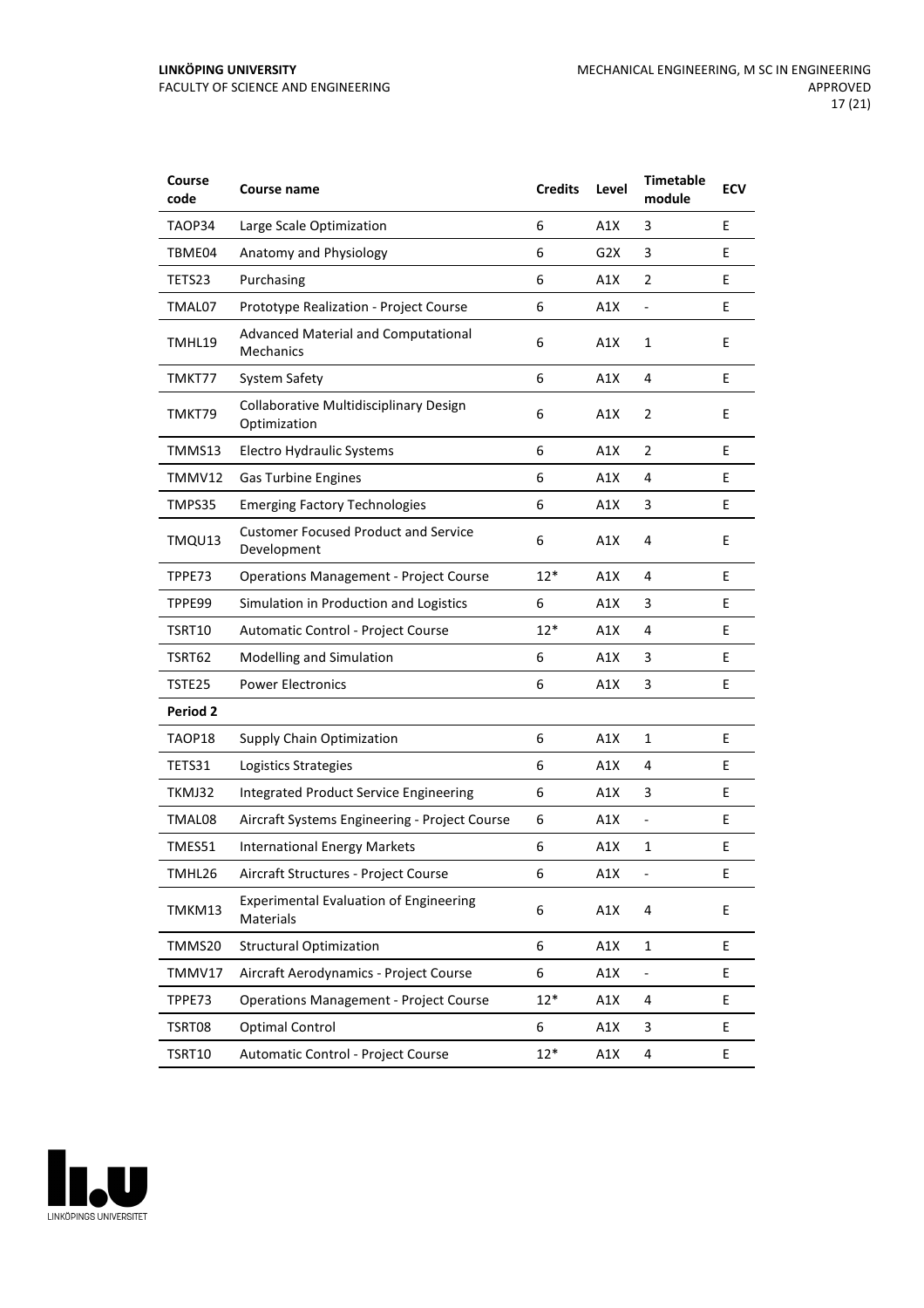| Course<br>code | Course name                                          | <b>Credits</b> | Level | Timetable<br>module | <b>ECV</b> |
|----------------|------------------------------------------------------|----------------|-------|---------------------|------------|
| TSRT78         | Digital Signal Processing                            | b              | A1X   |                     |            |
| TSTE26         | Powergrid and Technology for Renewable<br>Production | 6              | A1X   |                     |            |

#### *Specialisation: Aeronautical Engineering*

| Course<br>code | Course name                                         | <b>Credits</b> | Level | Timetable<br>module | <b>ECV</b> |
|----------------|-----------------------------------------------------|----------------|-------|---------------------|------------|
| Period 1       |                                                     |                |       |                     |            |
| TMAL07         | <b>Prototype Realization - Project Course</b>       | 6              | A1X   |                     | C          |
| TMMV12         | <b>Gas Turbine Engines</b>                          | 6              | A1X   | 4                   | C          |
| Period 2       |                                                     |                |       |                     |            |
| TMAL08         | Aircraft Systems Engineering - Project Course       | 6              | A1X   |                     | C/E        |
| TMHL26         | Aircraft Structures - Project Course                | 6              | A1X   |                     | C/E        |
| TMMV17         | Aircraft Aerodynamics - Project Course              | 6              | A1X   |                     | C/E        |
| TMKM90         | Engineering Materials - Deformation and<br>Fracture | 6              | A1X   | 2                   | E          |
| TMMS20         | <b>Structural Optimization</b>                      | 6              | A1X   | $\mathbf{1}$        | E          |
| TMMV54         | <b>Computational Heat Transfer</b>                  | 6              | A1X   | 1                   | F          |

#### *Specialisation: Energy and Environmental Engineering*

| Course<br>code | Course name                                                              | <b>Credits</b> | Level | Timetable<br>module | <b>ECV</b> |
|----------------|--------------------------------------------------------------------------|----------------|-------|---------------------|------------|
| Period 1       |                                                                          |                |       |                     |            |
| TMPE08         | Project Course Advanced - Energy and<br><b>Environmental Engineering</b> | $12*$          | A1X   |                     |            |
| Period 2       |                                                                          |                |       |                     |            |
| TMPE08         | Project Course Advanced - Energy and<br><b>Environmental Engineering</b> | $12*$          | A1X   |                     |            |
| TKMJ32         | Integrated Product Service Engineering                                   | 6              | A1X   | 3                   | Е          |
| TMES51         | International Energy Markets                                             | 6              | A1X   | 1                   | F          |

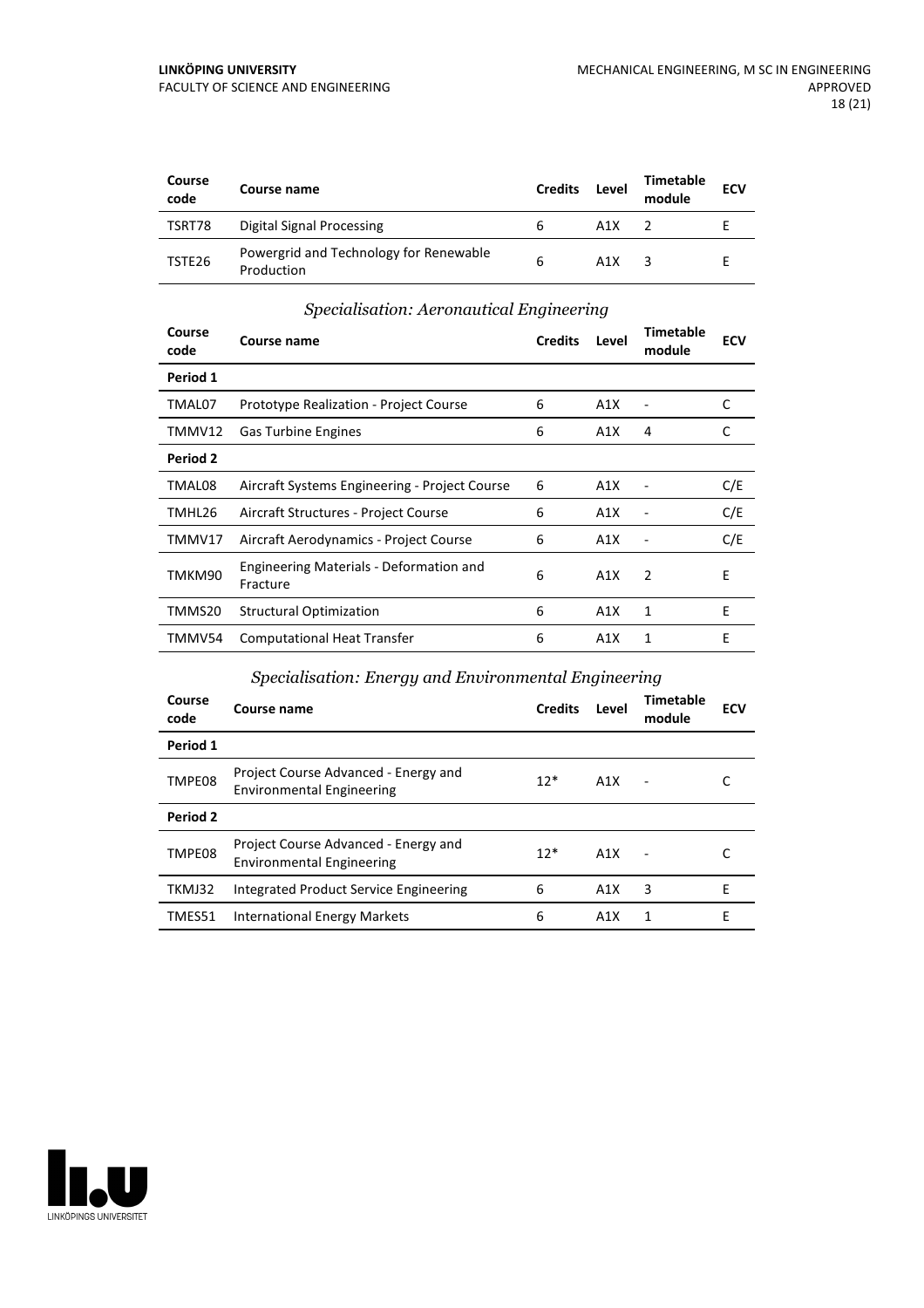| Course<br>code | Course name                                                             | <b>Credits</b> | Level | Timetable<br>module      | <b>ECV</b> |
|----------------|-------------------------------------------------------------------------|----------------|-------|--------------------------|------------|
| Period 1       |                                                                         |                |       |                          |            |
| TMPM05         | Project Course Advanced - Design Engineering<br>and Product Development | $12*$          | A1X   | $\overline{\phantom{a}}$ |            |
| TMKT79         | Collaborative Multidisciplinary Design<br>Optimization                  | 6              | A1X   | $\overline{2}$           | E          |
| Period 2       |                                                                         |                |       |                          |            |
| TMPM05         | Project Course Advanced - Design Engineering<br>and Product Development | $12*$          | A1X   |                          |            |

#### *Specialisation: Engineering Design and Product Development*

#### *Specialisation: Engineering materials*

| Course<br>code | Course name                                               | <b>Credits</b> | Level | <b>Timetable</b><br>module | <b>ECV</b> |
|----------------|-----------------------------------------------------------|----------------|-------|----------------------------|------------|
| Period 1       |                                                           |                |       |                            |            |
| TMPM09         | Project Course Advanced - Engineering<br><b>Materials</b> | $12*$          | A1X   |                            | C          |
| TFYA88         | Additive Manufacturing: Tools, Materials and<br>Methods   | 6              | A1X   | 3                          | E          |
| TMHL19         | Advanced Material and Computational<br>Mechanics          | 6              | A1X   | 1                          | Ε          |
| <b>TMMI68</b>  | CAD and Drafting Techniques, Continued<br>Course          | $6*$           | G2X   | $\mathcal{P}$              | E          |
| Period 2       |                                                           |                |       |                            |            |
| TMPM09         | Project Course Advanced - Engineering<br><b>Materials</b> | $12*$          | A1X   |                            | C          |
| TMMI68         | CAD and Drafting Techniques, Continued<br>Course          | $6*$           | G2X   | 4                          | E          |

#### *Specialisation: Engineering Mechanics*

| Course<br>code | <b>Course name</b>                                 | <b>Credits</b> | Level | Timetable<br>module      | <b>ECV</b> |
|----------------|----------------------------------------------------|----------------|-------|--------------------------|------------|
| Period 1       |                                                    |                |       |                          |            |
| TMPM07         | Project Course Advanced - Applied Mechanics        | $12*$          | A1X   | $\overline{\phantom{a}}$ |            |
| TMHL19         | Advanced Material and Computational<br>Mechanics   | 6              | A1X   |                          | E          |
| Period 2       |                                                    |                |       |                          |            |
| TMPM07         | <b>Project Course Advanced - Applied Mechanics</b> | $12*$          | A1X   |                          |            |
| TMMS20         | <b>Structural Optimization</b>                     | 6              | A1X   |                          | F          |

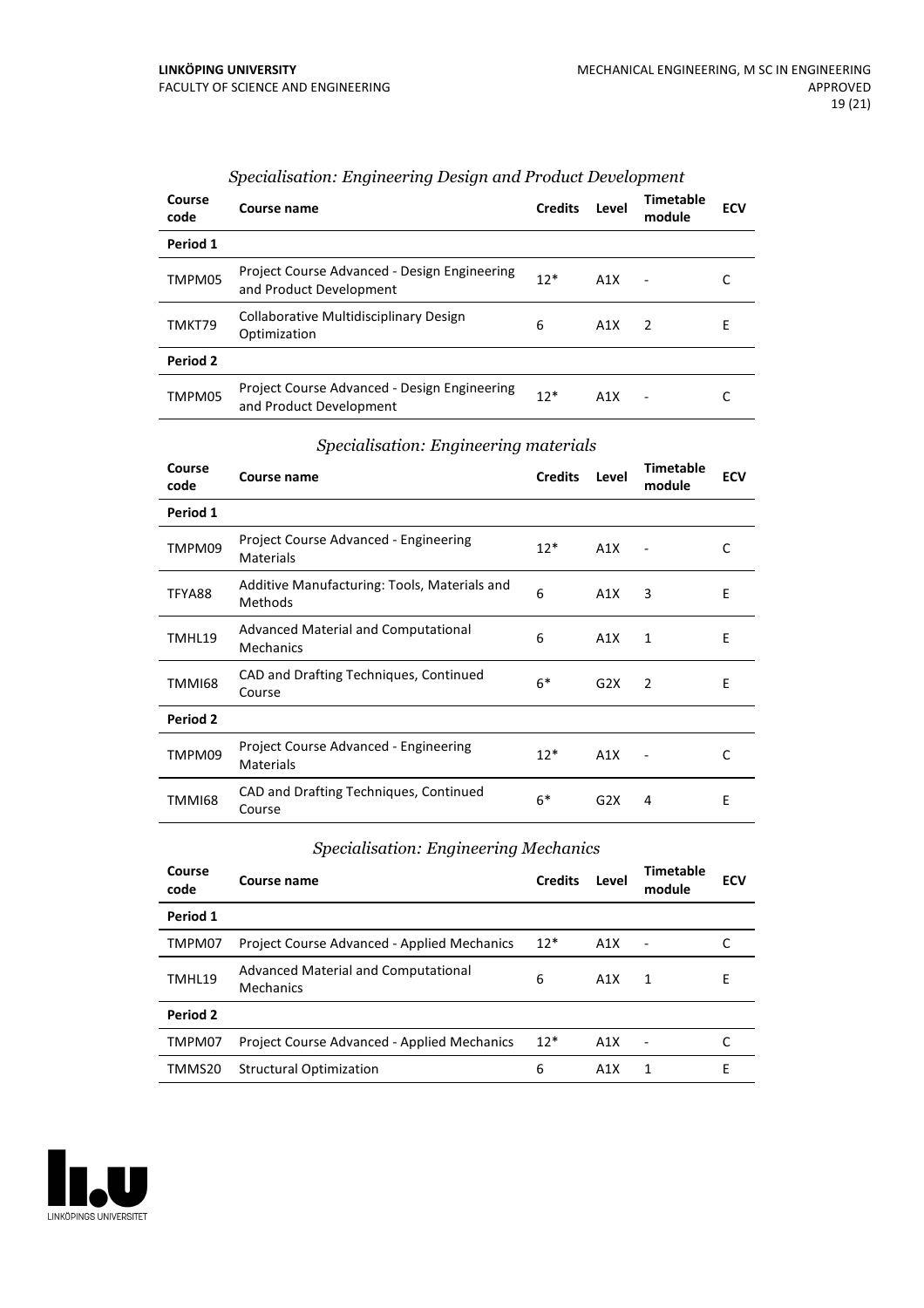#### *Specialisation: Logistics*

| Course<br>code | Course name                            | <b>Credits</b> | Level | Timetable<br>module      | <b>ECV</b> |
|----------------|----------------------------------------|----------------|-------|--------------------------|------------|
| Period 1       |                                        |                |       |                          |            |
| TETS38         | Logistics Project                      | $12*$          | A1X   | 4                        |            |
| TETS23         | Purchasing                             | 6              | A1X   | $\overline{2}$           | E          |
| TPPE99         | Simulation in Production and Logistics | 6              | A1X   | 3                        | E          |
| Period 2       |                                        |                |       |                          |            |
| TETS38         | Logistics Project                      | $12*$          | A1X   | $\overline{\phantom{a}}$ |            |
| TAOP18         | Supply Chain Optimization              | 6              | A1X   | 1                        | E          |
| TETS31         | Logistics Strategies                   | 6              | A1X   | $\overline{4}$           | F          |

#### *Specialisation: Mechatronics*

| Course<br>code | Course name                                   | <b>Credits</b> | Level            | <b>Timetable</b><br>module | <b>ECV</b> |
|----------------|-----------------------------------------------|----------------|------------------|----------------------------|------------|
| Period 1       |                                               |                |                  |                            |            |
| TMPM06         | <b>Project Course Advanced - Mechatronics</b> | $12*$          | A1X              |                            | C/E        |
| TSRT10         | Automatic Control - Project Course            | $12*$          | A1X              | 4                          | C/E        |
| TMMS13         | Electro Hydraulic Systems                     | 6              | A1X              | 2                          | E          |
| TSRT62         | <b>Modelling and Simulation</b>               | 6              | A1X              | 3                          | E          |
| Period 2       |                                               |                |                  |                            |            |
| TMPM06         | <b>Project Course Advanced - Mechatronics</b> | $12*$          | A1X              |                            | C/E        |
| TSRT10         | Automatic Control - Project Course            | $12*$          | A <sub>1</sub> X | 4                          | C/E        |